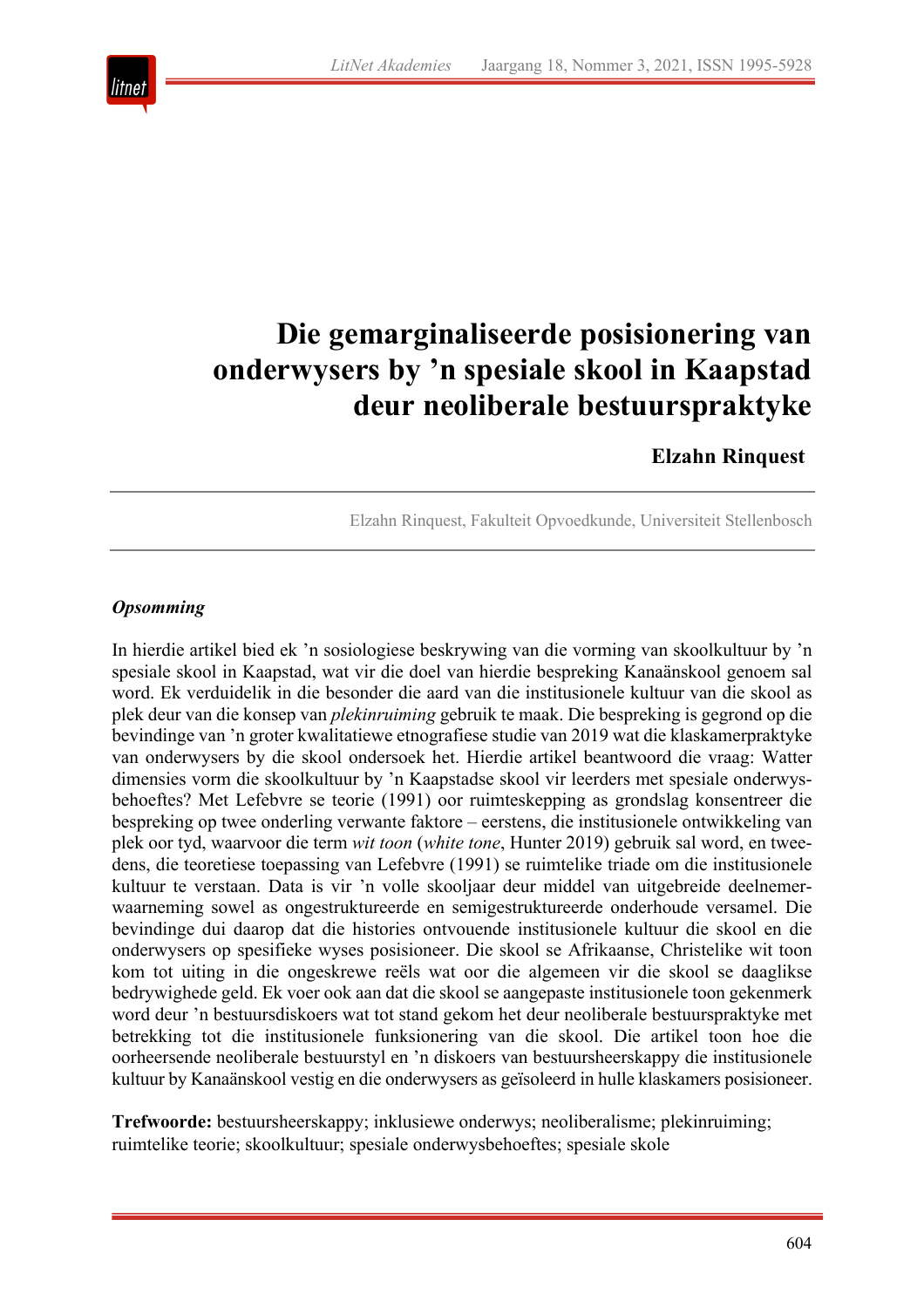

#### *Abstract*

# **The marginalised positioning of teachers at a special needs school in Cape Town by neoliberal management practices**

This article offers a sociological explanation of the formation of school culture at a special-needs high school in Cape Town. The objective of the research was to understand "placemaking" in a school setting – in other words, how a school is endowed with meaning and comes to express behaviours that display particular values, assumptions and beliefs, and the effect this has on the prevailing school culture. Canaan School (pseudonym) is located in the Western Cape and accommodates learners with various special educational needs. As at other special-needs schools, the teachers at Canaan pursue the same objective as their mainstream counterparts: preparing their students sufficiently to complete the CAPS-based National Senior Certificate requirements in Grade 12.

My research was aimed at explaining how Canaan navigated the everyday exigencies within which it sought to accommodate learners and educators from diverse demographic and "disability" backgrounds in a space deemed as "inclusive". The findings of this article are based on data that revealed decisive dimensions that had significantly affected the dynamics that make up the school's institutional culture today. I adopted a "socio-spatial" lens, which suggests that space is created through the interaction of various spatial dimensions (Lefebvre 1991). My contention is that a place is continually made and remade, influenced by factors such as time, history, politics, power, race, gender and religion. Institutional culture consists mostly of "invisible" attributes, such as values, assumptions and beliefs, which are expressed in the behaviour of those making up the institution. My research was an attempt to uncover these invisible dimensions through a triangulated analysis of qualitative data. Situated within the interpretivist paradigm, this study followed an ethnographic research approach. Qualitative data was collected in the course of a school year by means of extensive participant observation as well as both unstructured and semi-structured interviews.

I start off by presenting a synoptic history of Canaan School, from its establishment in the late 1930s through to the time of my research study in 2019. I refer to the school's institutional habitus, comprising a system of resilient, transposable patterns of socio-cultural dispositions and practices invested in an institution through its cultural history, and which continue to operate in the institution. *Institutional habitus* refers to "educational status, organisational practices and expressive order, expectations, conduct, character, and manners" (Çelik, 2017:12). The description of the school's history over a period of roughly 70 years is presented alongside Hunter's (2019) historical periodisation. Hunter develops the concept of "white tone" as an analytical perspective to explain the shifting nature of schools' institutional culture in South Africa since the official implementation of apartheid in 1948. To Hunter, "white tone" is found when cultural whiteness is invested with a type of "prestige" at schools in South Africa – a concept I adopted to explain how the institutional habitus of Canaan School operated during my time at the school.

In a second theoretical dimension I investigate the spatial features of Canaan School's institutional culture, drawing on Lefebvre's (1991) *spatial triad*, namely perceived/physical space, conceived/mental space, and lived/social space. The spatially inscribed "lived" dimensions, as expressions of the school's institutional culture, are discussed with reference to two core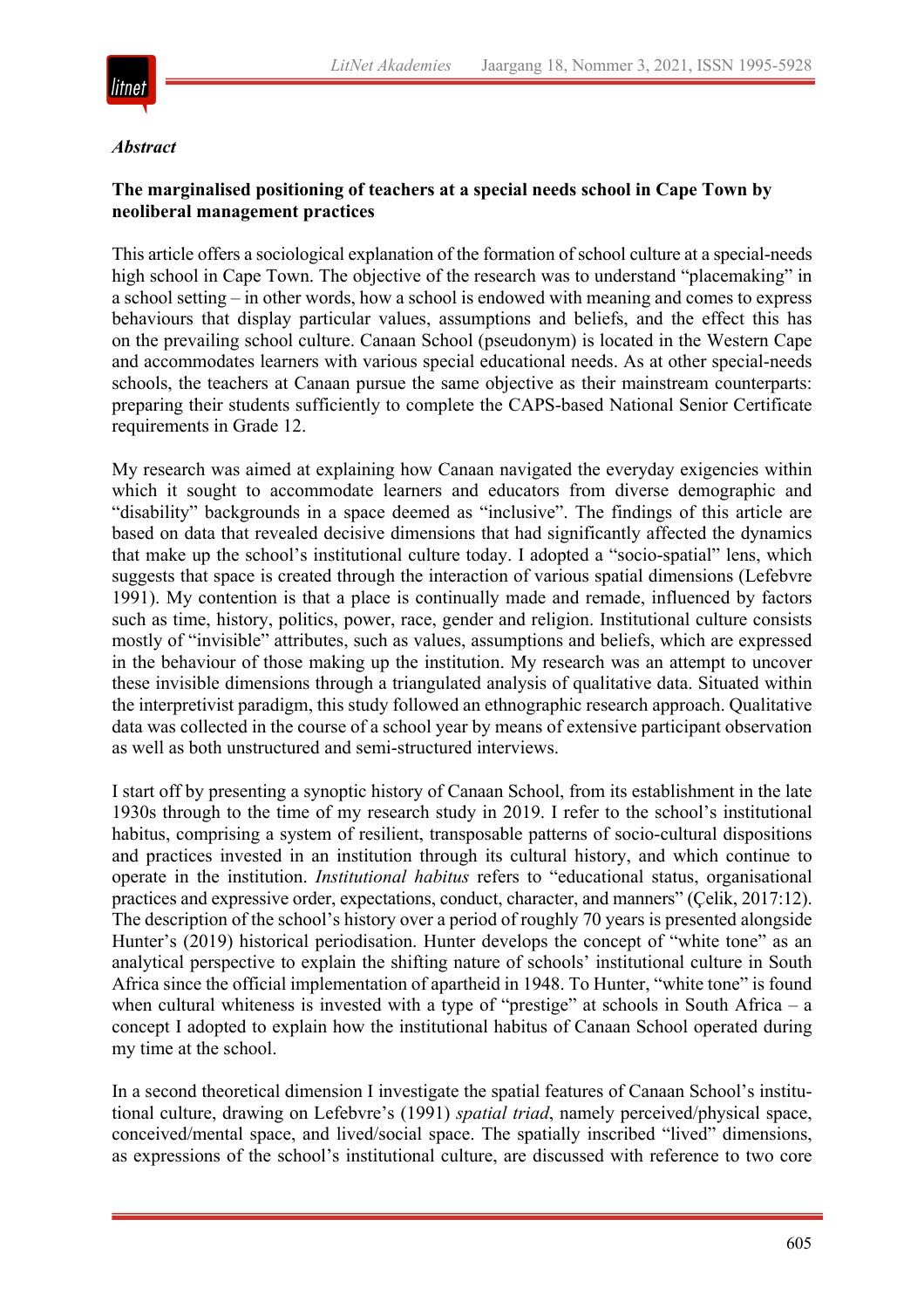

themes: managerialist practices, and the positioning of the teachers in the school space and culture.

I show how school culture at Canaan School was constructed through its historical development and has since been reconfigured through the people who interact with the school. Placemaking involves a dynamic interaction between Lefebvre's three fields of space mentioned above. From the historical discussion it becomes clear how Canaan School was founded and operated as a whites only, Afrikaans special-needs school, partly owned and managed by the Dutch Reformed Church. I present data to argue for the particular realisation of the institutional habitus "in action" in terms of Lefebvre's three spatial dimensions and explain the reorganisation of "white tone" in the lived realities of Canaan School. I further argue that the institutional tone is today typified by managerialism, which can be attributed to the school's neoliberal institutional functioning. These managerial practices have been playing a formative reorganising role in the lived realities encountered by the managers, teachers and learners at the school.

My findings reveal that as the institutional culture of the school unfolded over the years, the school and its teachers were positioned in specific ways. The school expresses its Afrikaans, Christian "white tone" through the unwritten rules prevalent in its daily operations and its prestige as a leading special-needs institution in South Africa. It is also found that Canaan's institutional tone has come to be characterised by a discourse of managerialism. This institutional culture provides the context within which the teachers act and operate, which, in essence, isolates them in their classrooms.

**Keywords:** inclusive education; managerialism; neoliberalism; placemaking; spatial theory; school culture; special educational needs; special schools

#### **1. Inleiding**

In hierdie artikel verken ek die instelling van die "inklusiewe skool" as 'n funksie en uitkoms van die historiese én hedendaagse sosiologiese realiteite van Suid-Afrika. Die sosiologiese konsep van plekinruiming word gebruik om die dimensies wat skoolkultuur vorm, voor te stel. Die artikel is gegrond op die bevindinge van 'n groter kwalitatiewe etnografiese navorsingstudie van die klaskamerpraktyke van onderwysers by 'n spesiale skool.

Die idee van plekinruiming dui op die manier waarop ons geboue ontwerp, individueel en gemeenskaplik binne hulle optree, die plek verbeel en daaroor voel. Die maak van 'n plek behels die toevoeging van 'n bepaalde kultuur en behels 'n dinamiese interaksie tussen Lefebvre (1971; 1991) se drie ruimtelike dimensies – met ander woorde, hoe en watter betekenis daaraan geheg word, en hoe dít tot uiting kom in gedrag wat deur 'n bepaalde stel waardes, aannames en oortuigings gekenmerk word. Hierdie faktore maak gewoonlik die grondslag uit van die oorheersende skoolkultuur, ook by die skool vir leerders met spesiale onderwysbehoeftes wat hier ter sprake is.

Kanaänskool (skuilnaam) is 'n Kaapstadse skool wat vir leerders met verskillende spesiale onderwysbehoeftes voorsiening maak en die beleidsvoorskrifte van die nasionale Kurrikulumen Assesseringsbeleidsverklaring (KABV) volg. Leerders by Kanaänskool het onder meer neurologiese en fisieke leerhindernisse, serebrale of fisieke gestremdhede, verswakte sig,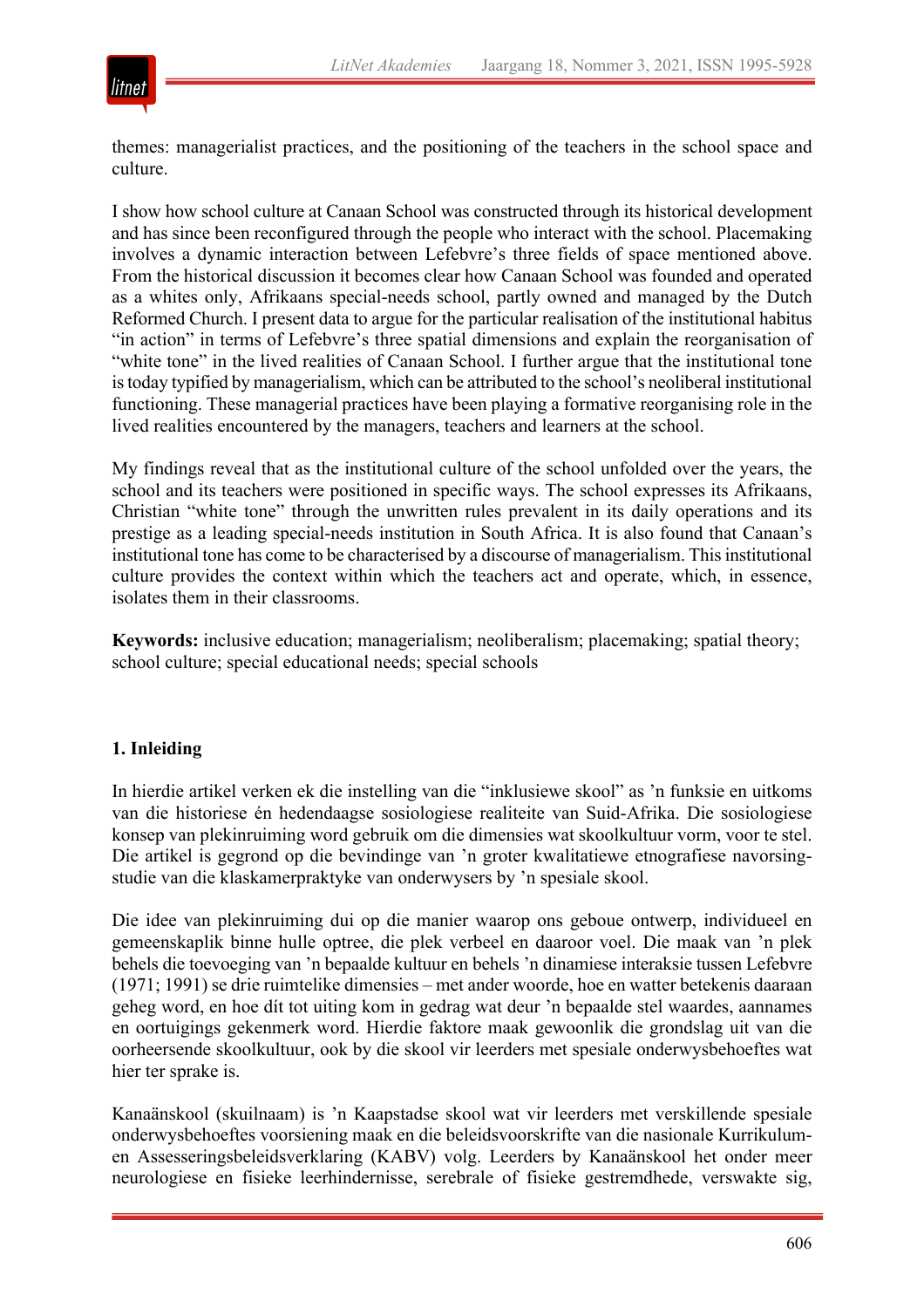

gehoorgestremdheid sowel as diabetes wat deurlopende mediese sorg vereis. Die oorgrote meerderheid (76%) van die leerders is ook gediagnoseer met disleksie of spesifieke leerprobleme wat met lees en skryf verband hou. Onderwysers by hierdie tipe skool streef na dieselfde doel as hulle hoofstroomeweknieë: om hulle leerders voldoende voor te berei om die Nasionale Senior Sertifikaat- (NSS-) eksamen op grond van die KABV te voltooi. Kanaänskool bestaan uit 'n laerskool-sowel as 'n hoërskoolafdeling. Die navorsingstudie is in die hoërskoolafdeling onderneem.

In Suid-Afrika ná apartheid het kwessies van ras, klas, geslag, (on)vermoë en taal 'n interessante en moontlik onvoorsiene impak gehad, deels as gevolg van die geweldige maatskaplike herskikking wat in die land plaasgevind het. Volgens Fataar (2010:44) moes Suid-Afrikaners weens die politieke oorgang en die gevolglike maatskaplike herorganisasie van die land voortdurend onderhandel en by hulle immer veranderende realiteite aanpas. Ook Suid-Afrikaanse onderwysers en leerders moes as gevolg van die transformasie in hierdie oorgangstydperk noodgedwonge na nuwe maniere soek om hulleself te posisioneer en te evalueer om in hierdie "nuwer, meer komplekse omgewing" (Fataar 2010:44) te (oor)leef.

Verskeie belangrike stukke wetgewing en beleide is ná 1994 uitgevaardig om die ernstige gevolge van die grootskaalse uitsluiting van gemarginaliseerde Suid-Afrikaanse burgers, wat onderwys van gehalte ontsê is, reg te stel. Artikel 5 van die Suid-Afrikaanse Skolewet 84 van 1996 (RSA 1996) bepaal dat openbare skole nie op enige wyse onregverdig teen kinders mag diskrimineer nie; dat alle leerders tot skole toegelaat moet word; en dat daar in hulle opvoedkundige behoeftes voorsien moet word. Nogtans was die destydse Suid-Afrikaanse onderwyslandskap nie toegerus om aan hierdie hoë verwagtinge in die Skolewet te voldoen nie. Daarom het 'n ingewikkelde beleidvormingsproses gevolg om transformasie teweeg te bring. Onderwyswitskrif 6 oor Spesiale Onderwysbehoeftes: Die Vestiging van 'n Inklusiewe Onderwys- en Opleidingstelsel (DvO 2001) was 'n belangrike stuk wetgewing in hierdie transformasieproses om 'n meer inklusiewe onderwysstelsel te help skep. Die Witskrif bepaal riglyne vir verandering, soos die verskuiwing na 'n inklusiewe onderwysstelsel. Onderwysbeleide is egter geneig om skole as homogeen te beskou en algemene een-pas-almal-doelwitte te stel. Tog is skole in werklikheid unieke instellings wat elk in 'n spesifieke samelewing geleë is en diverse gesinne bedien. Juis daarom word daar verwys na inklusiewe onderwysbeleid as van die mees problematiese tipes (Allan 2008; Engelbrecht, Nel, Smit en Van Deventer 2016; Donohue en Bornman 2014). Ook Slee (2001) het die unieke konteks van skole beklemtoon en sê dat individuele skole daartoe in staat moet wees om in hulle plaaslike behoeftes te voorsien.

Heelwat navorsing is oor die impak van inklusiewe beleid, veral die reeds genoemde Witskrif 6, op die Suid-Afrikaanse onderwysstelsel gedoen. Die bevindinge onthul 'n aantal implementeringskwessies in Suid-Afrikaanse skoolverband. Engelbrecht e.a. (2016) voer byvoorbeeld aan dat die implementering van inklusiewe beleid in Suid-Afrikaanse skole 'n aantal dilemmas en beperkings in die komplekse realiteite van skoolonderwys geskep het. Volgens hulle bestaan daar "spanning tussen die inhoud van beleide, sistemiese realiteite, waaronder finansieringstekorte, en die persoonlike opvattings van die mense wat by skole werk" (Engelbrecht e.a. 2016:530). Op hulle beurt verduidelik Donohue en Bornman (2014:6) dat implementeringsprobleme van inklusiewe beleid die gevolg is van onduidelikheid en dubbelsinnigheid van doelwitte en die middele om daardie doelwitte te bereik. Hulle doen 'n beroep op die Departement van Onderwys om aandag te skenk aan die hindernisse vir insluiting op skoolvlak én op kultuurvlak, sowel as die afwaartse, hiërargiese benadering tot beleidsimplementering, synde die grootste struikelblokke vir die implementering van Witskrif 6. Twee algemene temas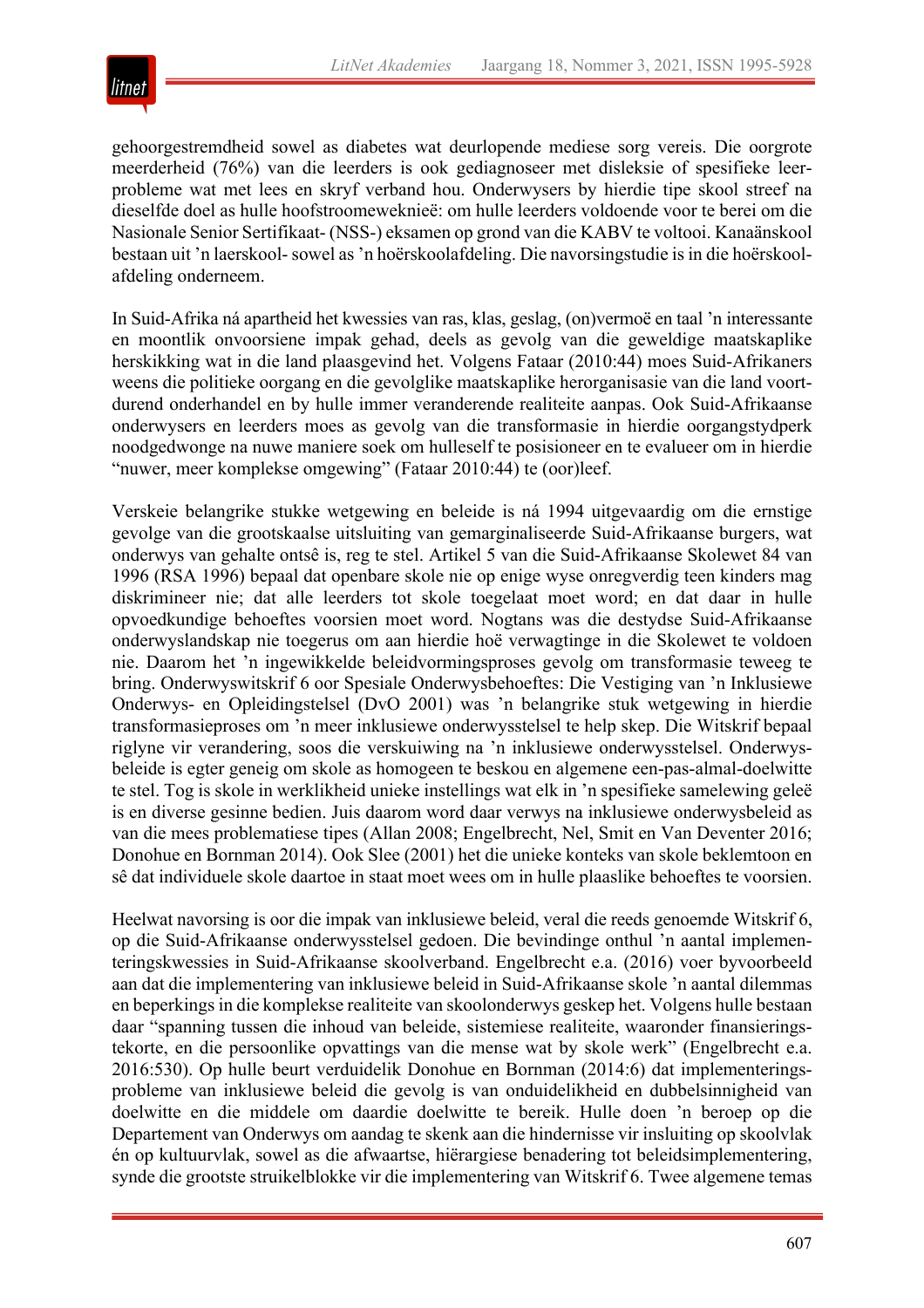

in navorsing wat die sukses van inklusiewe beleid in skole bepaal, is inklusiewe skoolkultuur, en die rol van skoolhoofde en hulle leierskap- en bestuursvaardighede. Albei hierdie onderling verwante temas is bepalend vir die vorming van 'n skool wat inklusiewe onderwys voorsien.

Ontwikkelings op onderwysbeleidsgebied is daarop gerig om 'n unieke, inklusiewe onderwysstelsel te skep en te handhaaf. Al verander die beleid of wetgewing, berus die praktiese implementeringstaak altyd by die individuele skole self. Uiteindelik is dit individue by skole wat die beleidsimplementeringsproses moet vertolk en die vereiste optrede en die beskikbaarheid van hulpbronne en ondersteuningstelsels moet bepaal.

Die gesag van die skoolkultuur as bepaler van sosiale parameters by die skool moenie onderskat word nie. Skoolkultuur is 'n kernfaktor wat onderwysers se gedrag, houdings en interaksies rig, en uiteindelik ook leerderprestasie beïnvloed (Zhu, Devos en Li 2011). Die oorheersende diskoerse en kultuur van 'n skool toon hoe die skool as plek verstaan en oor nagedink word, en hou volgens Frelin en Grannäs (2014:137) regstreeks verband met die konstruksie van werkplekfilosofieë, -ideologieë, -praktyke en -stelsels. In skole waar die hoofdoel is om vir leerders met spesiale behoeftes voorsiening te maak, is die skep van 'n positiewe, inklusiewe kultuur noodsaaklik. Dít is die enigste manier om 'n diverse leerderkorps by die skoolstelsel te integreer en hulle akademiese sukses te verseker.

Die terme *plek* en *ruimte* word nie uitruilbaar gebruik nie. *Ruimte* verwys na Lefebvre (1991) se drie dimensies van ruimte, naamlik die fisiese, voorgestelde en sosiale ruimtelike dimensies. *Plek* verteenwoordig die samesmelting van Lefebvre se ruimtelike triade en is altyd onderhewig aan die proses van betekenisgewing van elkeen wat daarin "woon" (Tupper e.a. 2008). Die skool as "plek" kom nie net sosiologies en histories deur mense tot stand nie, maar word ook voortdurend deur mense herskep. Hoe onderwysers skoolruimtes konstrueer, beding en beset, hou ten nouste verband met hulle eie ervarings van "inklusiewe" of "spesiale" onderwys (Tupper e.a. 2008). Wanneer onderwysers die skool en klaskamer binnegaan, bring hulle hulle persoonlike, politieke, emosionele en professionele identiteite saam (Jansen 2001) en herskep dit sodoende deur hulle praktyke.

Navorsing wat inklusiewe onderwys in Suid-Afrikaanse verband ondersoek, kan belangrike strukturele aspekte aan die lig bring wat in ag geneem moet word in die strewe om onderwyservaardighede en -welstand by spesiale, voldiens- en hoofstroomskole te ondersteun. Ainscow (2005) merk tereg op dat spesialisskole wat inklusiewe kulture bevorder, soos skole vir leerders met spesiale behoeftes, selde hulle institusionele praktyke bespreek, omdat dit meestal as vanselfsprekend beskou word. Juis daarom is dit belangrik om inklusiewe onderwys binne die institusionele konteks en gepaardgaande opvoedkundige praktyke van Kanaänskool en sy onderwysers te verstaan.

Om te bepaal watter faktore deurslaggewend was vir Kanaänskool se institusionele kultuur, gebruik ek 'n sosioruimtelike lens (Lefebvre 1991) wat daarop berus dat ruimte deur die wisselwerking tussen fisiese ruimte, voorgestelde ruimte en sosiale ruimte geskep word (Lefebvre 1991). Die skool word verstaan as iets wat voortdurend deur faktore soos tyd, geskiedenis, politiek, mag, ras, geslag en godsdiens geskep, herbou en beïnvloed word.

Hunter (2019:8–10) ontwikkel die konsep van "wit toon" (*white tone*) om die verskuiwende aard van institusionele skoolkultuur in Suid-Afrika sedert die amptelike implementering van apartheid in 1948 te verklaar. Ek gebruik *wit toon* spesifiek om te beskryf hoe die institusionele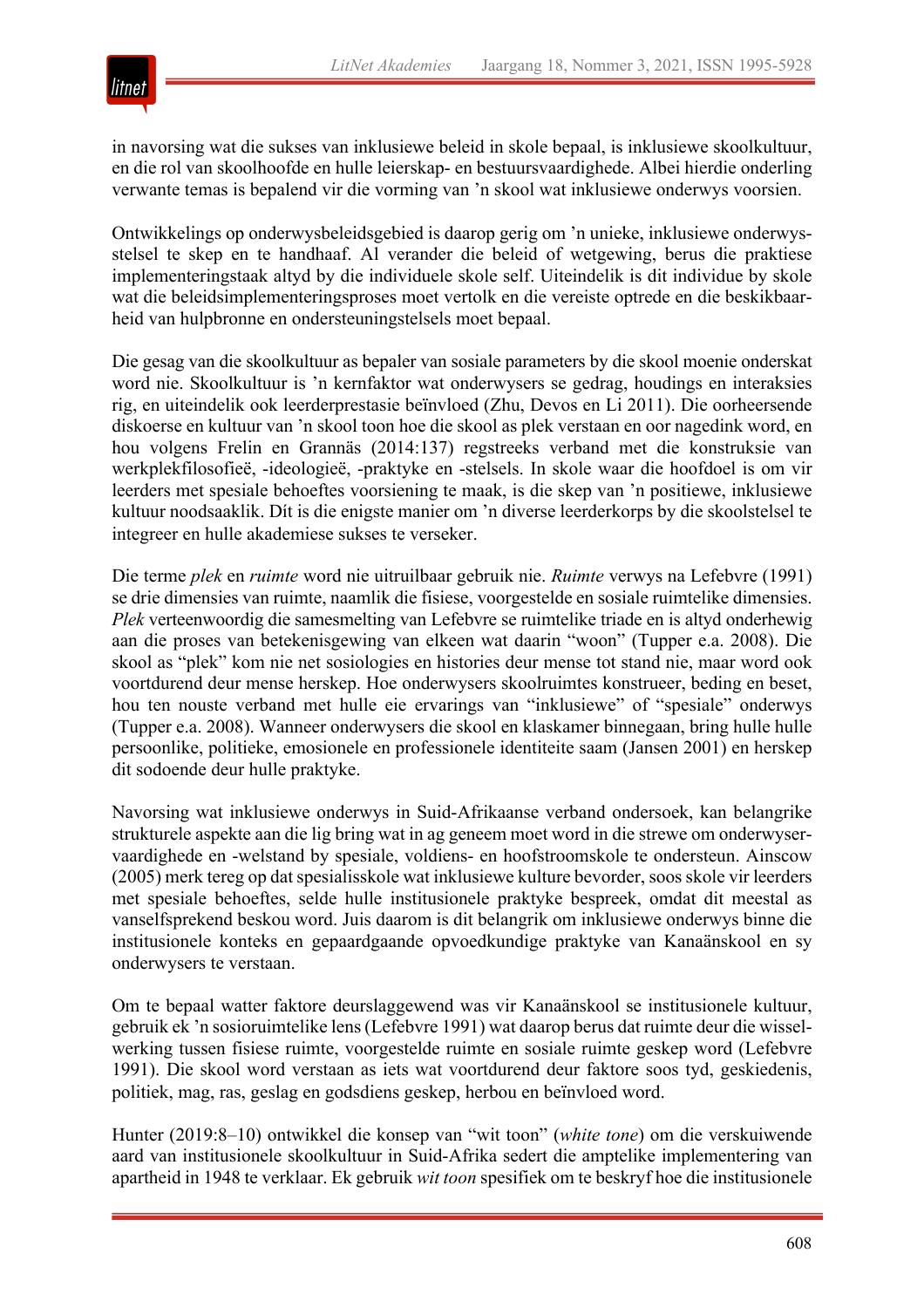

habitus van Kanaänskool die skoolkultuur bepaal. Volgens Hunter verwys *wit toon* na die verskynsel waar "kulturele witheid" met 'n soort "aansien" by skole in Suid-Afrika verbind word, en bestaan dit dus uit die interaksie tussen 'n skool se politieke ekonomie en 'n skool se status. *Politieke ekonomie* verwys na die voordele wat wit skole gedurende apartheid geniet het, naamlik bates, fondswerwingsvermoë en ligging, wat aan hierdie skole "prestige" verleen in 'n "simboliese hiërargie" (Hunter 2019:9).

Institusionele kultuur bestaan meestal uit "onsigbare" eienskappe, soos waardes, aannames en oortuigings, wat dan in die gedrag van individue by daardie instelling tot uiting kom. Met hierdie studie het ek juis hierdie "onsigbare" dimensies probeer ontgin op grond van 'n driehoekige ontleding van kwalitatiewe data wat gedurende 'n jaar lange etnografiese navorsingsprojek versamel is.

Nadat ek die teoretiese raamwerk en navorsingsmetodologie bespreek het, gee ek 'n geskiedkundige oorsig van Kanaänskool oor ongeveer 80 jaar, van die stigting van die skool aan die einde van die 1930's tot die navorsingstudie in 2019. Die totstandkoming en ontwikkeling van Kanaänskool word na aanleiding van dokumentontleding van die skool se argiefmateriaal uiteengesit. Dít word vervleg met 'n uiteensetting van die ontwikkeling en totstandkoming van die huidige inklusiewe onderwysstelsel in Suid-Afrika deur 'n kombinasie van wetgewing en literatuur, wat ek volgens Hunter (2019) se tydvakke bespreek.

In die daaropvolgende deel van die artikel bied ek dan 'n beskrywing van Kanaänskool se skoolkultuur aan die hand van hoe elemente wat die skoolkultuur vorm, in elk van die drie ruimtelike dimensies voorkom. Hier verwys ek na die skool se "institusionele habitus", wat beskryf word as 'n stelsel van veerkragtige, oordraagbare patrone van sosiokulturele ingesteldhede en praktyke (Çelik 2017). Kerntemas is die skool se institusionele habitus as histories wit, Afrikaans en Christelik; die fisiese skoolruimte as uitdrukking van "prestige" en bestuurspraktyke van mag; en hoe dié te werk gaan om die onderwysers in hulle klaskamers in 'n diverse skoolomgewing te posisioneer.

Eers bied ek 'n oorsig van die teoretiese raamwerk en navorsingsmetodologie wat vir die studie gebruik is.

#### **2. Teoretiese raamwerk**

Lefebvre (1991) se konseptuele triade van ruimtelike praktyke bied die lens waardeur ek vir hierdie studie die konstruksie van skoolruimte verstaan. Die triade beskryf die interaksie tussen fisiese (waarneembare) ruimte, voorgestelde ruimte (*mental space*) en sosiale (beleefde) ruimte. Lefebvre konseptualiseer ruimte nie net deur die verband tussen fisiese, voorgestelde en sosiale ruimte te identifiseer nie, maar ook deur hierdie drie ruimtes van mekaar te onderskei. Volgens Lefebvre is ruimte onvolledig; daarom word dit voortdurend geskep en herskep.

Ruimteskepping is die gevolg van wisselwerking tussen mense, gedrag, geboue, voorwerpe, beweging, taal en emosie (Lefebvre 1991; Massey 2005; Hirst en Vadeboncoeur 2006). Ruimte is 'n grondliggende deel van ons daaglikse lewens. Soja (1996:46), wat óók Lefebvre se ruimtelike teorie gebruik, sê in dié verband: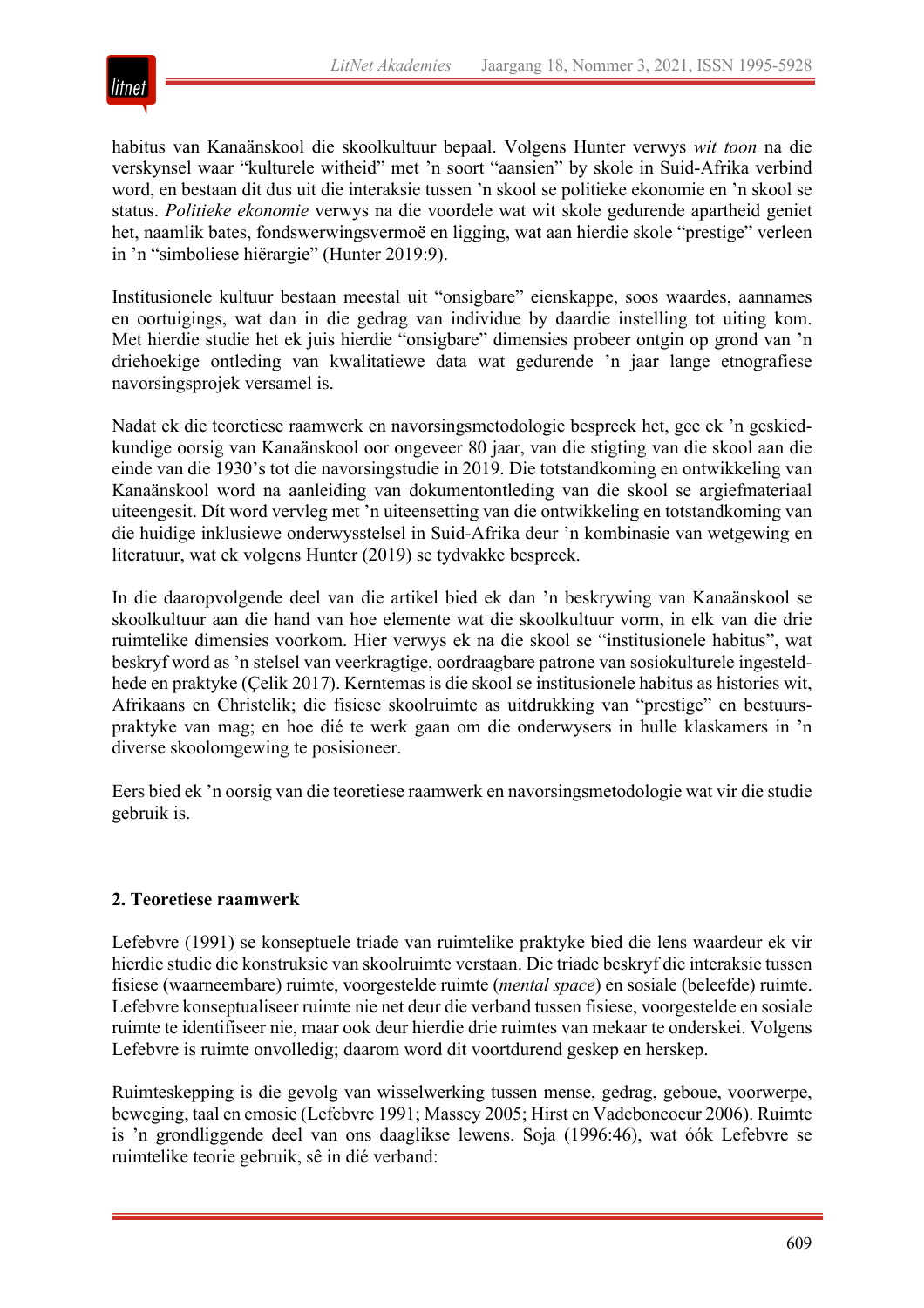

[A]ll social relations become real and concrete, a part of our lived existence, only when they are spatially "inscribed", that is concretely represented in the social production of space. Social reality is not just coincidentally spatial, existing in space, it is presuppositionally and ontologically spatial. There is no unspatialized social reality. There is no a-spatial social process. Even in the realm of pure abstraction … there is a pervasive and pertinent, if often hidden, spatial dimension.

Oor Lefebvre se siening van die daaglikse lewe en die verhouding met ruimte skryf Middleton (2014:177):

The spatial, the historical, the conceptual and the experiential are studied as one: from the point of view of their fusion in everyday experience. We must start, Lefebvre insists, not in the abstract writings of theorists, but from the point of view of ordinary people going about their daily activities.

Deur die ruimtelike triade te gebruik om die aard van die skoolkultuur te toon, kan die drie ruimtelike dimensies in 'n beperkte mate afgebaken of geskei word. Nogtans moet hulle nie heeltemal in afsondering van mekaar beskou word nie. Die drie dimensies is op komplekse maniere verstrengel (Lefebvre 1991).

Daar word geargumenteer dat die vorming van 'n skoolkultuur 'n interaksie tussen die fisiese, sosiale en voorgestelde ruimtes behels, wat uiteindelik gestalte gee aan die skool as plek. Die kultuur is die eindproduk van 'n samesmelting van faktore soos politiek, filosofie, sedes, sosiale werklikheid, lewenservarings, identiteite en gehegtheid aan die skool. In hierdie studie is die ruimte-tyd-dimensie van kernbelang om die vorming van skoolkultuur te verstaan. Omdat ruimte voortdurend ontwikkel en "in wording" is (McGregor 2003:354), is die ruimtetyd-dimensie 'n dinamiese, immer veranderende een, en is institusionele kultuur dus immer vloeibaar (Massey 1999).

Skole, as sosioruimtelike instellings wat oor tyd geskep en herskep word (McGregor 2003), moet die gesag van die bestaande skoolkultuur as bepaler van gedragsparameters in die beleefde dimensie erken. Gedrag beïnvloed nie net skoolkultuur nie, maar skoolkultuur bepaal ook gedrag en houdings (Zhu, Devos en Li 2011).

Hier verwys ek na die skool se "institusionele habitus". *Habitus* word deur Bourdieu (1977) beskryf as 'n stelsel van veerkragtige, oordraagbare patrone van sosiokulturele ingesteldhede en praktyke wat in individue veranker word deur die ontvouing van die skool se kultuurgeskiedenis. Çelik (2017) skryf dat as ons die begrip *habitus* op 'n instelling soos 'n skool toepas, dit 'n stel ingesteldhede, verwagtinge en opvattings verteenwoordig na gelang waarvan die skool georganiseer word. Dit verwys na die impak van 'n kultuurgroep of sosiale klas op individuele gedrag, soos wat dit deur die skool bemiddel word. In die besonder verwys institusionele habitus na opvoedkundige status, organisatoriese praktyke en ekspressiewe orde, verwagtinge, gedrag, karakter, en maniere (Çelik 2017:12). Dit beteken dat habitus gaan oor hoe die skool sy geskiedenis met hom saamdra en dit in die skool se daaglikse "lewe" weerspieël.

*Plekinruiming* handel oor hoe ons geboue ontwerp, sowel individueel as gesamentlik daarin optree, en daaroor dink en voel. Plekinruiming behels 'n dinamiese interaksie tussen Lefebvre (1991) se fisiese (materiële), sosiale (wat deur diegene in die ruimte geskep is) en voorgestelde (hoe elke individu oor die plek dink en voel) dimensies. Dit gaan ook oor hoe individue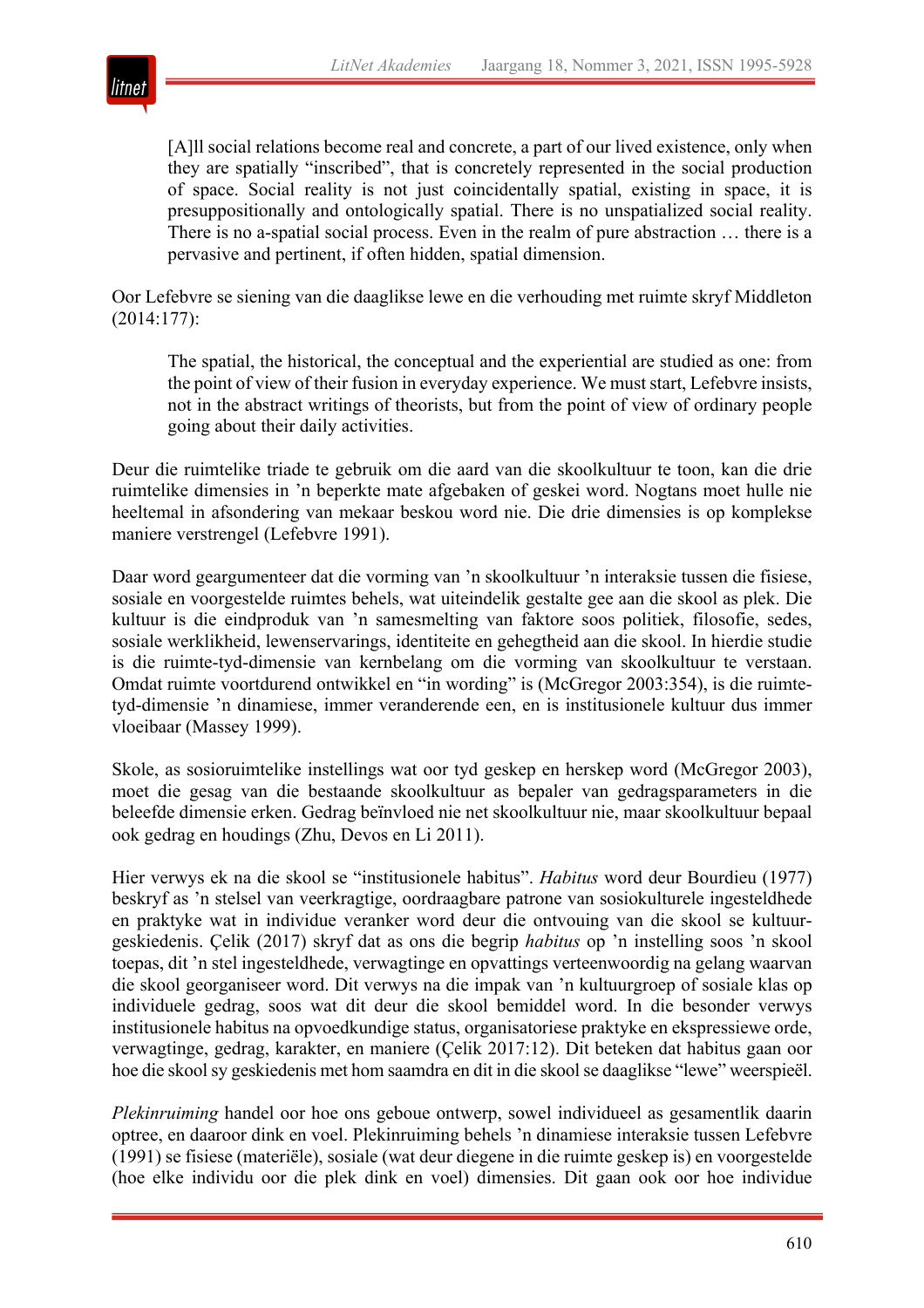

hulleself in die spesifieke plek beskou deur hulle vereenselwiging met die plek. Kortom behels plekinruiming dus om 'n "siel" aan 'n fisiese ruimte te gee deur die sosiale praktyke, gedagtes en gevoelens van die individue wat die ruimte gebruik.

#### **3. Navorsingsmetodologie**

In hierdie studie maak ek gebruik van 'n kwalitatiewe metodologiese benadering wat sy filosofiese grondslag met die interpretivistiese paradigma deel. By die keuse van die datainsamelingsmetodes en analitiese hulpmiddels het ek die navorsingsvraag en -doelwitte deeglik oorweeg en 'n navorsingsbenadering gekies wat die beste by die behoeftes van hierdie studie pas. Die ondersoek is deur die volgende navorsingsvraag gerig: Watter dimensies vorm die skoolkultuur by hierdie Kaapstadse skool vir leerders met spesiale onderwysbehoeftes?

'n Etnografiese benadering is gevolg, wat my in staat gestel het om die interaksie tussen onderwysers en hulle wêreld (die skool) te verstaan. Somekh en Lewin (2005:16) verduidelik dat "people actively collaborate in the construction and maintenance of the cultural meanings which inform their actions" en daarom is die kerndoel van etnografie "to get involved in this or that social world, to find out how its participants see that world, and to be able as researchers to describe how its culture ticks" (bl. 16). In etnografiese navorsing word mense as sinskeppers beskou, en word hulle ervarings in, en omgang met, hulle wêreld dus bestudeer om te begryp hoe hulle daardie wêreld konstrueer en hulle omgewing gebruik.

#### *3.1 Data-insamelingsmetodes*

Ek het kwalitatiewe data in die loop van een skooljaar (2019) (ongeveer tien maande) deur etnografiese waarnemings (veldaantekeninge), informele onderhoude, verskeie semigestruktureerde individuele diepteonderhoude sowel as die ontleding van argiefmateriaal en beleidsdokumente versamel. Etiese klaring vir hierdie studie is by die Universiteit Stellenbosch verkry en toestemming vir die navorsing is van die Wes-Kaapse Onderwysdepartement (WKOD) en die skool se beheerliggaam ontvang. Alle formele etiese prosedures is deurgaans streng gevolg, asook om die anonimiteit van die skool en deelnemende personeellede te verseker. Die data wat ek hier weergee, handel oor slegs een skool en verteenwoordig die menings van vier onderwysers en twee terapeute.

#### *3.2 Navorsingsdeelnemers*

Die deelnemers was uiteenlopend wat ouderdom, geslag, ras, seksualiteit en diensjare by die skool betref. Die groep het uit vier onderwysers bestaan. Die onderwysers was 'n middeljarige manlike graadhoof, 'n middeljarige vroulike departementshoof, en twee jonger onderwysers – 'n man en 'n vrou van in die twintig; vir die doel van die studie sal hulle onderskeidelik bekend wees as mnr. Vivier, mnr. Swanepoel, juf. Jacobs en juf. Müller. Die onderhoude het oor die personeellede se ervarings van die institusionele kultuur in elk van die drie ruimtelike dimensies by Kanaänskool gehandel.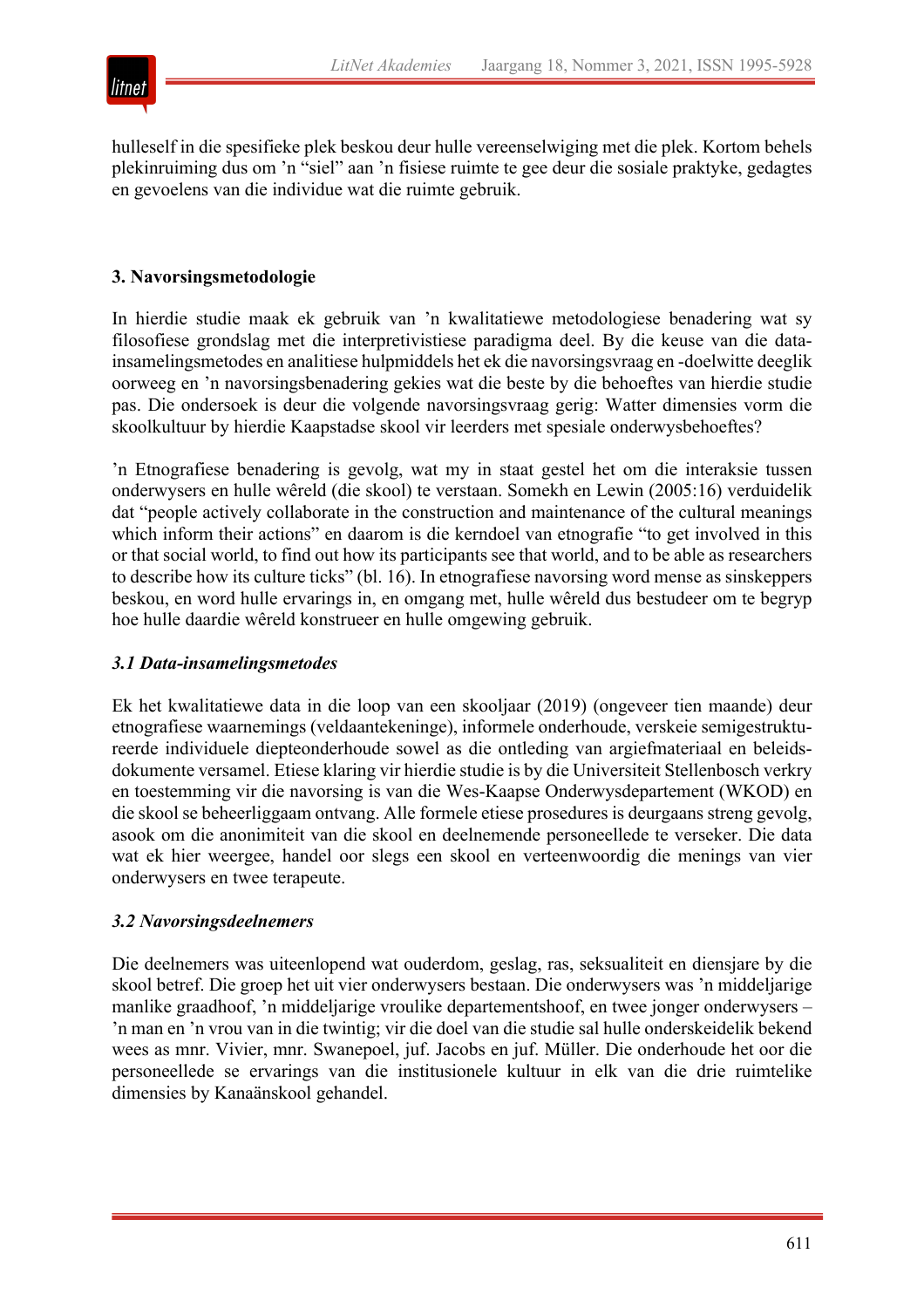

#### *3.3 Posisionering van die navorser*

Toe ek aan die einde van 2018 'n onderwyspos by Kanaänskool aanvaar, het ek geweet dat ek op die spreekwoordelike twee stoele sou moes sit, naamlik as onderwyser en as navorser (gedurende 2019). Ek het ongeveer twee jaar by die skool deurgebring, waartydens ek klas gegee en ook my veldwerk onderneem en voltooi het. Ek het in 2020 by die skool bedank om voltyds as universiteitsdosent te werk.

As PhD-student en navorser was ek uiters bewus van die verskillende rolle wat ek sou moes vervul, en het ek uit die oogpunt van 'n kritiese deelnemer gefunksioneer. Ek het die eerste paar maande by die skool as 'n oriënteringstydperk beskou en voortdurend oor my verwagte navorsingsrol besin. Dít het my in die beplanningsfase van die navorsing toegang tot die binnekring van die skoolkonteks gebied. As 'n nuwe onderwyser by Kanaänskool het ek die oriënteringsprosesse van die skool beleef en vir meer as tien maande aktief en krities deelgeneem aan alle aktiwiteite wat van die onderwysers verwag is voordat ek formeel met my navorsing begin het. Sodoende kon ek, as navorser, deel in die omstandighede waarin my navorsingsrespondente werk, en hulle werklike sosiale skoolkonteks persoonlik ervaar.

Volgens Collins (1992) betree die navorser die navorsingsproses met 'n oop gemoed, maar bly nietemin "geklee" in 'n bepaalde kulturele agtergrond met sy eie sienings en kenmerke. As 'n wit vrou in my dertigs en as opvoeder, kom ek weliswaar uit 'n spesifieke agtergrond. Ek stem dus saam met Collins (1992) dat dit vir my, as etnograaf en navorser, moeilik was om my geheel en al van die navorsing los te maak. Soos enige ander navorser op die gebied moes ek dus daarop let om my "neutraliteit" in alle fases van die navorsingstudie te behou deur bewus te bly van moontlike persoonlike vooroordeel.

#### *3.4 Kanaänskool*

Kanaänskool is een van slegs vier publieke spesiale skole in Kaapstad wat die KABV volg en 'n diverse leerderpopulasie vanaf graad R tot matriek akkommodeer. Die skool het al verskeie toekennings ontvang vir sy werk om leerhindernisse te bowe te kom en inklusiewe akademiese ruimtes te skep wat toeganklik en tegemoetkomend is vir 'n diverse groep leerders.

Die skool is in die laat dertigerjare gestig deur ouers op soek na gespesialiseerde onderwysondersteuning vir hul kind. Met die finansiële ondersteuning van die Kerk het hulle die skool gestig met slegs 'n paar leerders wat dit bygewoon het. Aangesien die betrokke kerk oorwegend "slegs blankes" was, het die skool die wit studente wat in die gemeenskap rondom die skool gewoon het, gedien. Sedert die einde van apartheid het die spesifieke skool, geleë in 'n gemeenskap wat voorheen deur blankes gedomineer is, verander in 'n ruimte waar mense van alle rasse, godsdienste en tale langs mekaar woon en saam nuwe betekenisvolle plekke skep. Leerders wat die skool bywoon vanweë hul spesifieke gestremdhede, is verteenwoordigend van hoërklas-, middelklas- en laerklas-gesinne, mense van alle rasse, en word nie meer gedefinieer deur apartheid se rasseklassifikasies nie. Hierdie skool, wat as 'n privaat kerkonderneming begin het, is sedertdien herklassifiseer as 'n Wes-Kaapse Onderwysdepartement- openbare skool vir spesiale behoeftes.

Hierdie skoolkategorie is 'n duidelike weerspieëling van die veranderende aard van skoolonderwys in Suid-Afrika. Skoolklassifikasie het ná apartheid sowel struktureel as konseptueel verander, veral wat die klassifikasie van, en toegang tot, spesiale en "inklusiewe" onderwys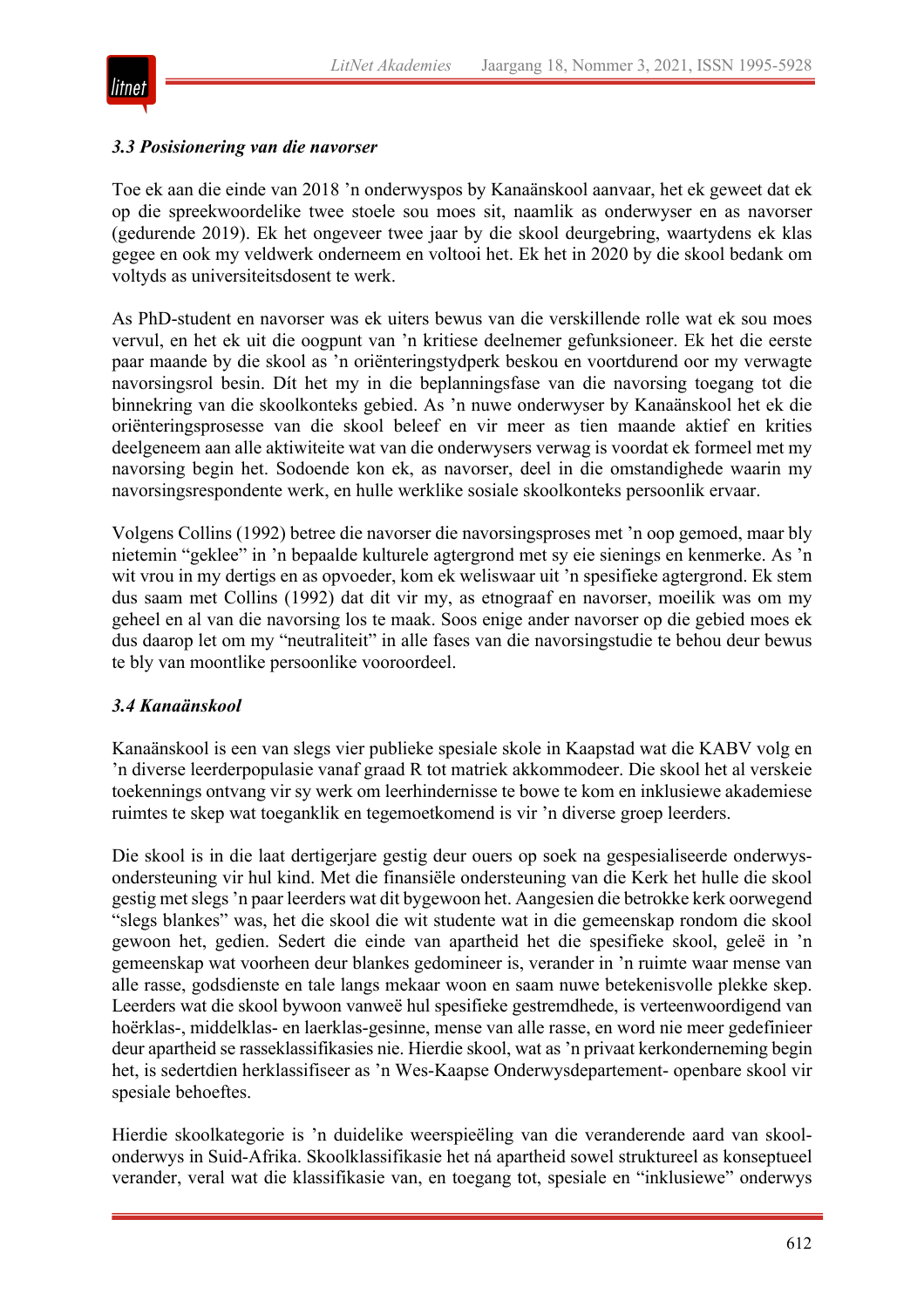

betref. Ek stem saam met Fataar (2010) dat hierdie skool 'n goeie voorbeeld is van die "nuwe", gemengde, inklusiewe skoolruimtes wat as gevolg van beleidshervorming tot stand gekom het.

#### **4. Historiese konstruksie van die skool se institusionele habitus**

In hierdie afdeling sit ek die totstandkoming en ontwikkeling van Kanaänskool uiteen aan die hand van Hunter (2019:3–4) se onderwystydvakke, van die tyd vóór apartheid tot die hede, wat hy as 'n rasgebaseerde onderwysmark bestempel. Data vanuit Kanaänskool se argiefmateriaal, asook interne beleidsdokumente, word in die bespreking verweef.

Volgens Hunter het die verskil tussen onderwys vir swart en wit kinders reeds in die tyd voor apartheid (1910–1948) duidelik geblyk. Dié verskil is later geformaliseer in wat Hunter 'n rassemodernisme noem (1948 tot die einde van die 1970's) met die aanvaarding van die Wet op Bantoe-onderwys in 1953 en die staatsoorname van onderwys vir swart mense. Geassimileerde bemarking (einde van die 1970's tot die einde van die 1990's) het na die Soweto-opstand van 1976 gevolg, en is deur die vinnige uitbreiding van sekondêre skole vir swart leerders en die privatisering en integrasie van wit skole gekenmerk. Die laaste tydperk, die rasgebaseerde mark (2000 tot nou), behels die uitbreiding van privaat skole in korporatiewe besit, en strawwer mededinging onder openbare skole, wat volgens Hunter op grond van die skole se "wit toon" plaasvind.

Die historiese narratief hier onder verweef die totstandkoming en ontwikkeling van Kanaänskool met dié van die omliggende gemeenskap sowel as die ontwikkeling van spesiale en later inklusiewe onderwys in Suid-Afrika. Ek sluit die historiese oorsig af deur die skool binne 'n bepaalde institusionele habitus te plaas, naamlik dié van 'n histories wit, Afrikaanse, Christelike spesiale skool.

#### *4.1 Vroeë ontwikkeling van die gemeenskap*

Soos in alle destydse Afrikanergemeenskappe het die kerk 'n kernrol vervul. Die eerste kerk en sendingskool in die gebied is in 1843 gestig. Die eerste skool, slegs vir wit leerders, is in Augustus 1874 gestig, waarna verskillende plaasskole in die laaste dekade van die 19de eeu in die omgewing tot stand gebring is. Aan die begin van die 1900's is erwe vir woongebiedontwikkeling verkoop en het die dorp in 'n voorstad van Kaapstad ontwikkel (Vermaak 1993).

Kinders met gestremdhede is aanvanklik nie in die formele Suid-Afrikaanse skoolstelsel opgeneem nie, maar sogenaamde spesiale skole is reeds in 1863 in die land gevestig. Hierdie skole het hoofsaaklik wit kinders met gehoor- en gesiggestremdhede bedien (Nkabinde 1997). Die meeste bruin kinders met gestremdhede het 'n vorm van onderwys ontvang wat deur kerke voorsien is. Nkabinde (1997) verduidelik dat baie van hierdie kinders egter tuis gehou is, aangesien skoolbywoning vir kinders met gestremdhede nie verpligtend was nie. Die staat het in die vroeë 1900's uiteindelik verantwoordelikheid vir die voorsiening van spesiale onderwys aanvaar met die uitvaardiging van die Wet op Beroepsonderwys en Spesiale Skole 29 van 1928. Kanaänskool, wat teen die einde van die 1930's gestig is, was dus een van die Kaap se eerste skole vir leerders met spesiale behoeftes wat ingevolge hierdie wet opgerig is.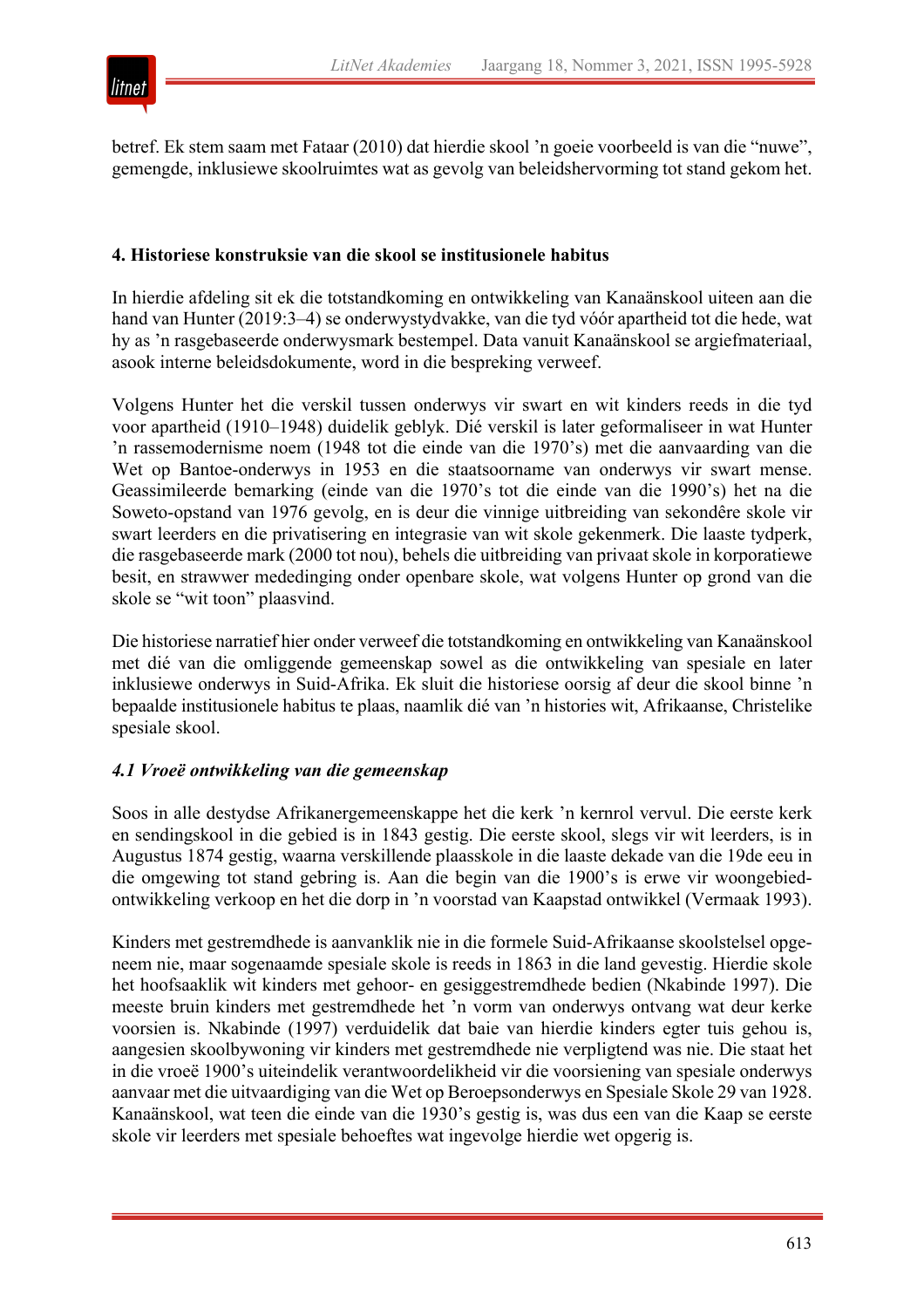

#### *4.2 Tyd voor apartheid*

Volgens Hunter (2019) het die toenemende segregasie in die tydperk voor apartheid (1910– 1948) tot 'n al hoe wyer kloof tussen onderwys vir wit en swart kinders gelei. Swart kinders het meestal hulle skoling aan staatsondersteunde sendingskole ontvang, terwyl wit kinders onderrig in "slegs blanke"-staatskole gekry het. Dieselfde het in dié tyd vir die voorsiening van spesiale onderwys gegeld.

Ontwikkeling op die gebied van geneeskunde en sielkunde in die 19de eeu het gelei tot die opheldering van kategorieë van leeruitdagings – 'n kategorisering wat regerings wêreldwyd erken het (Naicker 2000). Die Suid-Afrikaanse regering het spesiale onderwys uitgebrei, en gevolglik is aparte skole vir bepaalde gestremdhede gestig, waaronder skole vir kinders met gehoor- en gesiggestremdhede, vir algeheel dowe en blinde kinders, en vir kinders met epilepsie, serebrale gestremdheid en ander liggaamlike gestremdhede. Spesiale skole is gebou om aan die vereistes van elke spesifieke gestremdheid te voldoen, maar skole in staatsbesit het slegs wit kinders ingeskryf. Spesiale-onderwysinstansies vir swart, Indiër- en bruin kinders was skaars, en die gehalte van onderrig en leer swak (sien Naicker 2000; Aitchison 2003).

Argiefmateriaal toon aan dat Kanaänskool en -koshuis amptelik teen die einde van die 1930's met 'n enkele wit vroueleerder geopen is. Die skool is deur 'n predikantspaar van die Kerk tot stand gebring op 'n stuk grond wat die plaaslike gemeente voorsien het. Om staatsteun te verkry, moes die onderwys wat by dié instelling voorsien is, onder die Unie-onderwysdepartement val om as 'n spesiale skool te kwalifiseer. Die koshuis het weer onder die Departement van Openbare Gesondheid geval, omdat die leerders as pasiënte beskou is. Die instelling, wat slegs vir wit mense was, het 'n verpleegster, 'n leerlingverpleegkundige en een onderwyser gehad wat deur die onderwysdepartement aangestel is.

Die fasiliteite het vinnig uitgebrei. Namate die skool gegroei het, het huisvesting 'n uitdaging geword, en is 'n plaas twee jaar ná die skool se stigting gekoop. In daardie stadium het Kanaänskool reeds 37 leerders en drie onderwysers gehad. 'n Jaar later is 'n aangrensende plaas gekoop met geld wat deur 'n landwye insamelingsveldtog bekom is. Die huidige skoolgeboue is mettertyd op daardie terrein ontwikkel.

Ondanks finansiële steun van die staat en lede van die Kerk kon die instelling later nie meer as 'n privaat onderneming bedryf word nie. Ná onderhandeling met die Kerk in die Kaap het die sinode aan die begin van die 1940's ingestem om bestuur van die instelling oor te neem, in samewerking met die onderwysdepartement. Hieruit het die Kanaänvereniging ontstaan, wat vandag nog in werking is. Die Kanaänvereniging is verantwoordelik vir die stelselmatige ontwikkeling van infrastruktuur en die uitbreiding van ondersteuningstrukture, waarby ten tye van die navorsing (2019) ongeveer 550 leerders gebaat het.

Met die aanstelling van die eerste skoolhoof is Kanaänskool amptelik heropen. Die doel was om alle leerders, soos hulle hoofstroomeweknieë, van 'n sertifikaat te voorsien, en om die amptelike onderwysprogram van die tyd te volg. Dít het leerders van Kanaänskool in staat gestel om na ander instellings, hetsy hoofstroomskole of versorgingsoorde, te verskuif.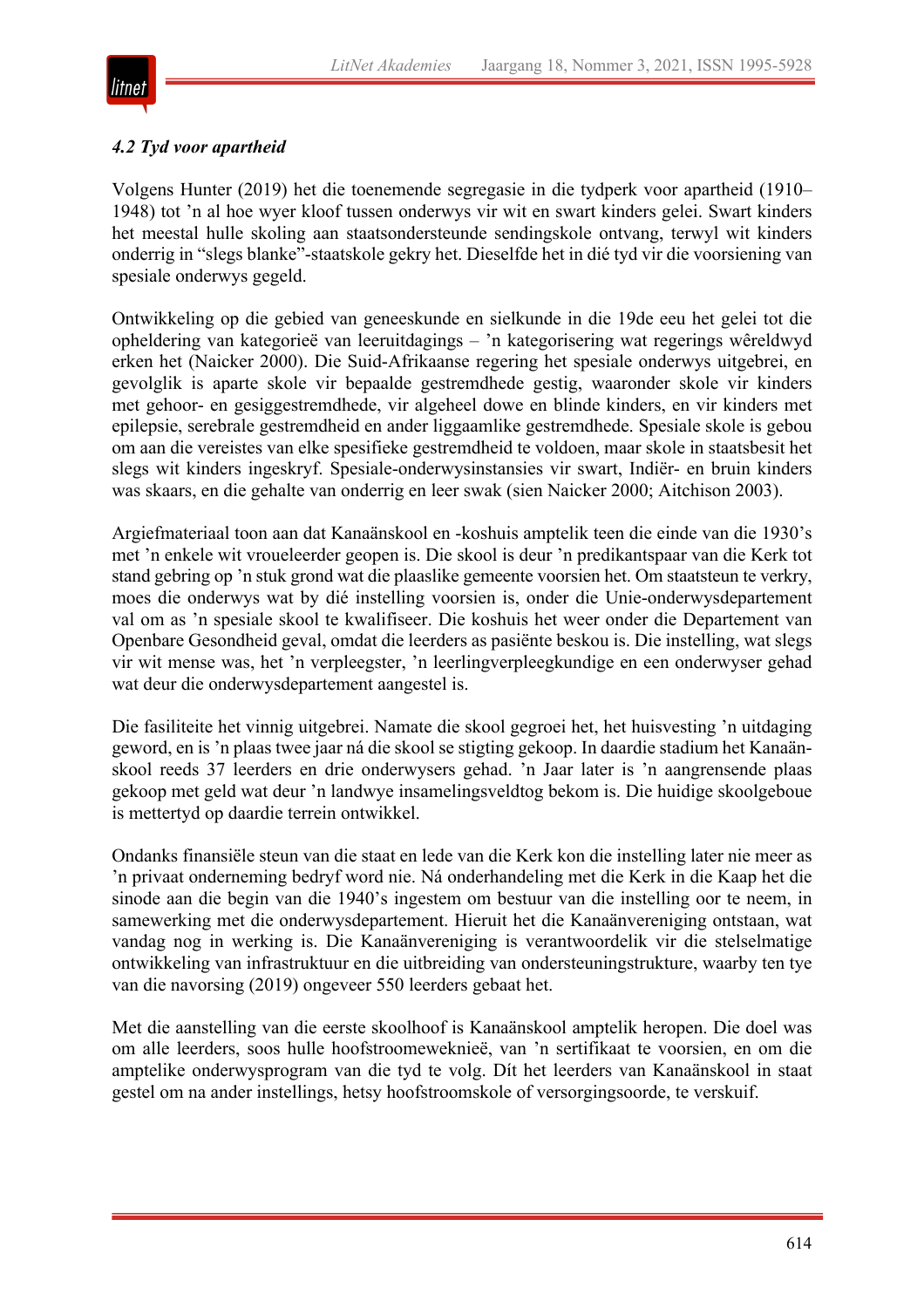

### *4.3 Rassemodernisme (1948 tot die einde van die 1970's)*

Rasseskeiding, 'n kenmerk van die Suid-Afrikaanse geskiedenis, het die regering se amptelike beleid geword toe die Nasionale Party in 1948 aan bewind gekom het, en apartheid is as openbare beleid in Suid-Afrika geformaliseer. Hunter (2019) bestempel die tydperk van 1948 tot die einde van die 1970's as 'n tydperk van "rassemodernisme" – 'n tydvak in die Suid-Afrikaanse geskiedenis wat 'n blywende en beduidende impak op die onderwyssektor gehad het.

In hierdie tyd het uitgevaardigde wetgewing – met inbegrip van die Wet op Bantoe-onderwys van 1953 – doelbewus minderwaardige opvoeding vir swart kinders bevorder. Sendingskole vir Afrikane is óf gesluit óf deur die staat oorgeneem (Hunter 2019). Die staat het vinnig laerskole van 'n swak gehalte vir swart leerders gebou om Bantoe-onderwys te voorsien omdat swart gesinne van die platteland na townships en stede verhuis het. Terselfdertyd het wit voorstede ontwikkel, en die klasseverskille was duidelik. In dié tydperk het die rassefinansieringsgaping in die onderwys 'n hoogtepunt bereik: In 1969 was finansiering vir wit leerders 18 keer meer as vir swart leerders (Hunter 2019). Die skoolstelsel het die kloof tussen wit en swart verder verdiep: Weens swart Suid-Afrikaners se swak skoling het hulle gewoonlik in fabrieke of as halfgeskoolde arbeiders gewerk. Daarteenoor het wit leerders danksy hulle onderrig toegang tot professionele of sakebedrywighede en tegniese werk gehad (Hunter 2019).

Die term *spesiale onderwysbehoeftes* is teen die einde van die 1960's in gebruik geneem weens 'n toenemende bewustheid van leer- en ander probleme wat kinders se vordering en aanpassing in gewone skole beïnvloed (Gulliford en Upton 1994:1). Kinders is gevolglik op grond van hulle gestremdhede in tien kategorieë ingedeel. Argumente ter ondersteuning hiervan was dat apartheidswetgewing ernstige maatskaplike en opvoedkundige nadele vir kinders geskep het, wat op sy beurt kinders se vermoë om te leer benadeel het (Kriegler 1989:165). Engelbrecht, Kriegler en Booysen (1996:25) verduidelik dat spesiale onderwysbehoeftes op 'n kontinuum val: Aan die een kant is daar diegene met oënskynlike intrinsieke tekorte van 'n fisieke of neurologiese aard in wie se opvoedkundige behoeftes slegs met hoogs gespesialiseerde opvoedkundige hulpbronne en ondersteuning voorsien kan word. Aan die ander kant is daar diegene wat onder die land se ongelykheid ly, vir wie sosio-ekonomiese uitdagings dus as't ware die leerhindernis is. Naicker (2000:9) verduidelik dit soos volg:

Much of the understanding around learning breakdown shapes the belief that problems are located within learners. Very little is said about system deficiencies. The manner in which learners are socialised, exposure to intellectual work, poverty and its concomitant social problems have not been taken seriously in understanding why there is a breakdown in learning.

Geskille oor hoe spesiale onderwysbehoeftes in Suid-Afrikaanse verband verstaan behoort te word, het voortgeduur, en Kanaänskool het intussen sy fasiliteite en kundigheid uitgebrei. Hoe verder die gebied ontwikkel het, hoe meer het die skool gegroei. Die dorp het in Desember 1950 amptelik munisipale status bereik en die skool het kort daarna verdere skoolgeboue opgerig. Sportgeriewe is uitgebrei om tennisbane, netbalbane, 'n rugbyveld en 'n swembad in te sluit. Teen die einde van die 1960's is 'n kliniek toegevoeg, wat 'n spreekkamer, 'n terapiekamer, kantore vir sielkundiges en 'n biblioteek met naslaanboeke ingesluit het.

Die wyer ontwikkelings op die gebied van spesiale onderwys in Suid-Afrika het druk op Kanaänskool geplaas om sy dienslewering na leerders met ander spesiale onderwysbehoeftes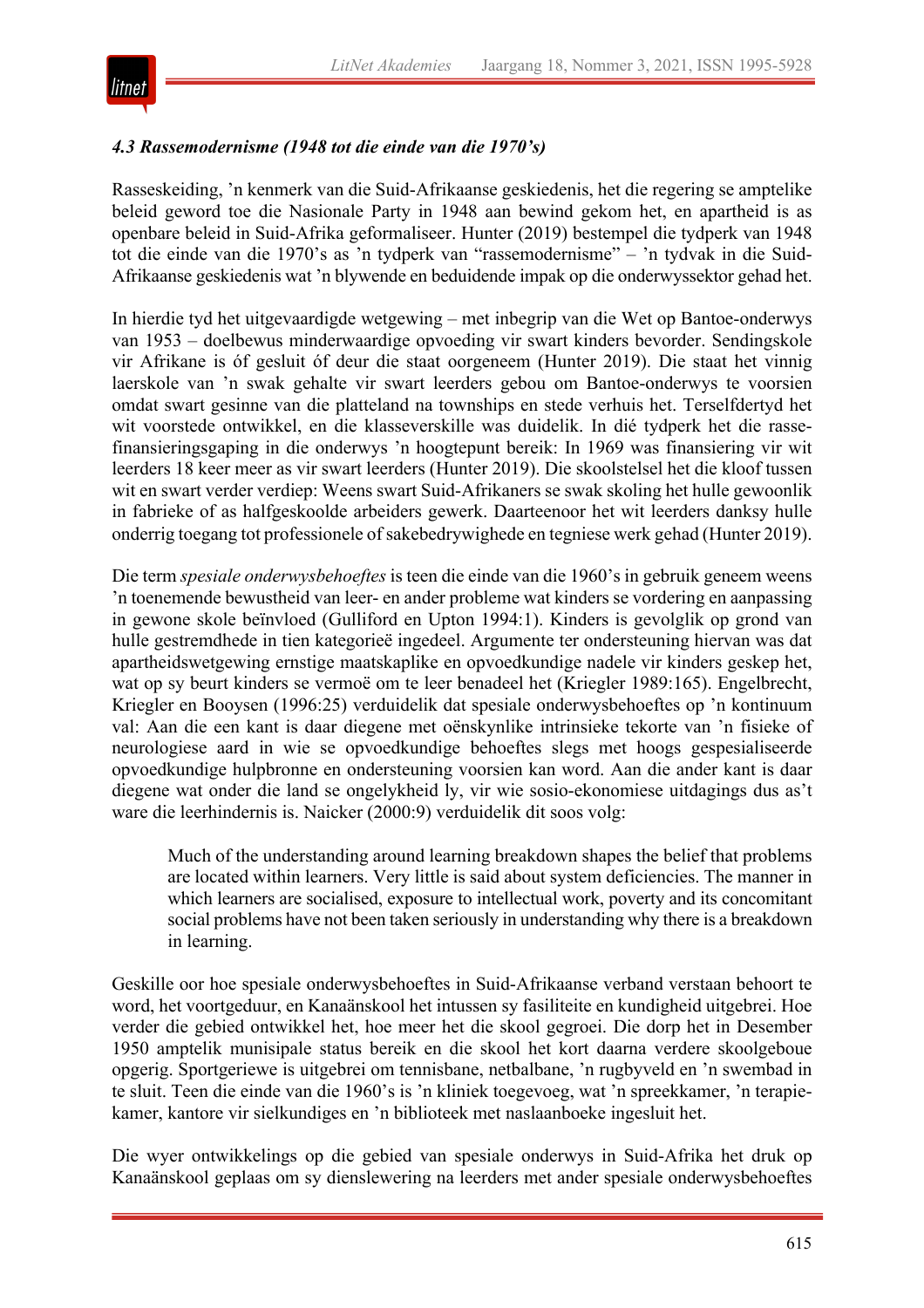

uit te brei. Vanaf die 1970's is leerders met "spesifieke leergestremdhede" dus by die skool se inname ingesluit. Die eerste spraakterapeut is kort daarna aangestel, gevolg deur 'n maatskaplike werker en 'n arbeidsterapeut. By Kanaänskool was die dringende behoefte aan spesiale onderwys duidelik uit die manier waarop die skool sy fasiliteite met finansiële bystand van die kerk en die staat verder uitgebrei het. Ná die aanstelling van 'n nuwe skoolhoof, 'n spesialis op die gebied van neurale gestremdhede (vroeg in die 1970's), is leerders met "spesifieke leerprobleme" ook toegelaat. Die leerdertal, veral dagleerders, het gevolglik geleidelik toegeneem, en die skool moes noodgedwonge sy eerste skoolbusse aankoop.

#### *4.4 Geassimileerde bemarking (einde van die 1970's tot einde van die 1990's)*

Die Soweto-opstand in 1976 het 'n nuwe era van openbare onluste ingelui (Hunter 2019). Dit was die begin van 'n proses waardeur swart jeugdiges hulle minderwaardige onderwys verwerp het. Die regering het vinnig daarop gereageer deur meer sekondêre skole vir swart leerders te stig. Na aanleiding van die jeugopstand het die destyds verbanne African National Congress (ANC) nuwe en alternatiewe skoolopleiding probeer vestig. So het die beweging People's Education ontstaan, sowel as die Solomon Mahlangu-vryheidskollege, die ANC-skool in ballingskap wat vernoem is na die jeugaktivis wat in 1979 deur die Pretoria-regime tereggestel is (sien Govender en Fataar 2015).

Apartheidsonderwys het 'n tweeledige onderwysstelsel opgelewer wat uit 'n hoofstroom- en 'n spesiale-onderrigkomponent bestaan het (Naicker 2000). Albei komponente is gekenmerk deur rasseverskille, terwyl minderbevoorregte leerders – wat die meerderheid uitgemaak het – steeds van die onderwysstelsel uitgesluit was. Verskille tussen stedelike en landelike gebiede was duidelik, met die mees bevoorregtes wat die beste onderwys ontvang het. Spesiale onderrig is by skole soos Kanaänskool vir 'n klein persentasie wit leerders aangebied. Volgens Naicker (2000:2) het die meeste leerders met gestremdhede óf buite die stelsel geval óf by verstek in die hoofstroom geplaas. Die gebreke van die onderwysstelsel het tot reusegetalle uitsakkers, uitgeworpenes en mislukkings gelei.

Argiefmateriaal, onder andere een van Kanaänskool se feesjaarblaaie, toon duidelik dat veranderde toelatingsvereistes by dié skool wat leerders oor 'n groter spektrum leergestremdhede toelaat, 'n ander belangrike ontwikkelingstydperk ingelui het – die bekendstelling van ortodidaktiese assessering (bandopnames en mondelinge evaluering) vroeg in die 1980's. Weens die volgehoue toename in leerders is verdere bouwerk gedoen om die skoolgeriewe uit te brei. Daarbenewens het die hoof van Kanaänskool die skool se "identiteit" geformaliseer. Die skoolwapen is deur 'n bekende heraldikus ontwerp; die styl van die skooldrag is later verander; en die kleure van die skoolwapen is dienooreenkomstig aangepas. Die skoolwapen moes 'n gepaardgaande slagspreuk hê, en ouers en personeel is dus geraadpleeg. Die leuse is uiteindelik uit verskillende voorstelle saamgestel. Daar is op sowel Engelse as Afrikaanse bewoording (eerder as Latyn) besluit om toeganklikheid te verseker. Een van die onderwysers van Kanaänskool het die skoollied in Afrikaans geskryf, en dit is later in Engels vertaal.

Gedurende hierdie tydperk infiltreer neoliberale ideologieë internasionale sowel as plaaslike beleide. Van der Walt (2017:4) verduidelik dat die term *neoliberalisme* gebruik word om te verwys na die hele post-1980 kapitalistiese stelsel wat dit oorheers. Hierdie oorsprong word as volg beskryf: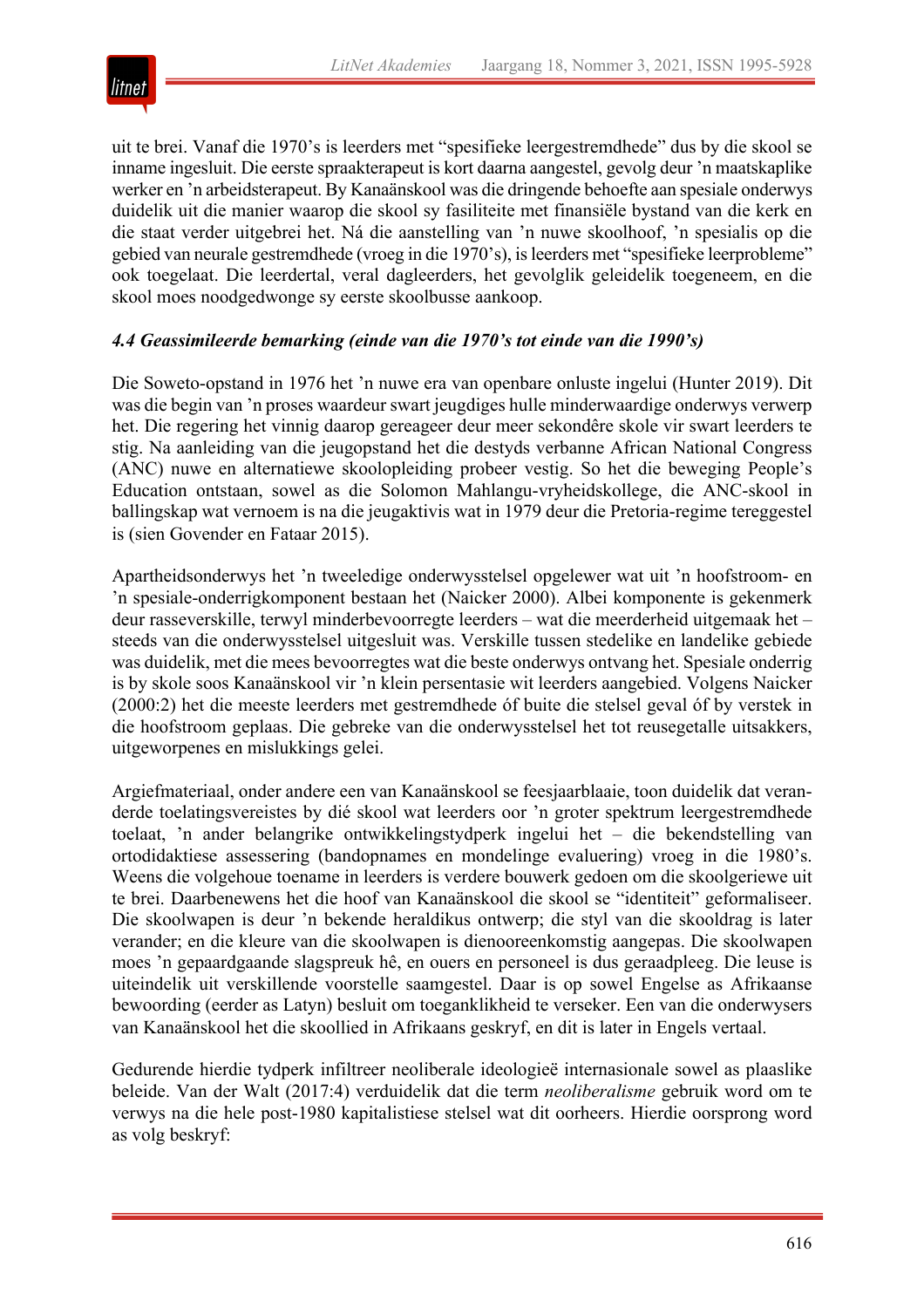

Historically, neoliberal ideas are rooted in the principles of "classic" liberal economic and political theory, as propounded by, among others, Jeremy Bentham and John Stuart Mill. Liberalism in its "classical" form pivoted on the notion of the human being as free, free to profit from the rise of the commercial-consumer society of the 1800s. It emphasised the rights of free men, the right to accumulate wealth, and to pursue one's own interests.

Sulke neoliberale tendense het reeds 'n impak op Kanaänskool gedurende hierdie tydperk. 'n Ontwikkelingskantoor is vroeg in die 1990's gestig om die skool se geldinsamelingspogings te versterk, en 'n predikant van die Kerk het die eerste direkteur geword. Onder sy leiding is 'n netwerk skenkers en 'n gesonde reserwefonds opgebou, en die skool het spesiale jaarlikse geleenthede begin aanbied. Gedurende sy termyn is die skoolfasiliteite verder uitgebrei met onder meer 'n biblioteek en 'n nuwe taallaboratorium.

Teen 1990 het Suid-Afrika stelselmatig weer die uiters mededingende wêreldekonomie betree met die land se oorgang na 'n demokratiese bestel. Volgens Aitchison (2003:146) is dié tydperk gekenmerk deur "immense energies going into policy development, failures in their implementation, and a serious weakening of the university and non-governmental bases for [...] education thinking and action".

Hunter (2019) merk op dat wit privaat skole in die vroeë 1990's stadig begin integreer het deur welgestelde swart leerders toe te laat. Wit openbare skole het vanaf 1991 begin integreer en gelde hef. In dié tyd het die Suid-Afrikaanse onderwys-en-opleiding-sektor ingrypende wets- en beleidsveranderinge ondergaan. Dit het die aanvaarding van die Wet op Nasionale Onderwys 27 van 1996 en die Skolewet, sowel as die instelling van Uitkomsgebaseerde Onderwys (UGO) en die Nasionale Kwalifikasieraamwerk (NKR) ingesluit.

Die dubbele onderwysstelsel (sogenaamde spesiale en gewone onderwys) is in een, inklusiewe stelsel omskep (Naicker 2000). Kanaänskool kon dus nou nuwe vakkeuses aanbied met die klem op beroepsgerigte onderwys, soos kantoorpraktyk, rekenaarpraktyk, hotelbestuur en spyseniering. 'n Nuwe skoolhoof is aangestel wie se termyn deur kurrikulumontwikkeling en personeelopleiding gekenmerk is. Onder sy leiding is sekere moderniseringsprojekte geïmplementeer, waaronder twee rekenaarlokale en die klank- en projeksiestelsel in die skoolsaal.

Prominente bestuursveranderinge het ook by Kanaänskool plaasgevind. Die eerste skoolbeheerliggaam is in 1996 gestig en het, soos wat die Skolewet bepaal, uit ouers, onderwysers en leerders bestaan. Daar blyk geen amptelike rekord te bestaan van wanneer die eerste bruin of swart onderwysers en leerders hulle by Kanaänskool aangesluit het nie. Deur middel van sneeubalsteekproefneming ("snowball sampling") kon ek egter die eerste bruin onderwyser van Kanaänskool opspoor – 'n bruin vrou wat haar in 1997 by die personeel aangesluit het. Sy onthou dat die skool reeds bruin leerders gehad het toe sy in 1997 daar aangestel is. Die eerste bruin leerders het dus waarskynlik kort ná die uitvaardiging van die wetgewing in 1996 ingeskryf.

Die bestuursrol van die Kerk is vanaf 1998 beperk, en die skool het daarna as 'n onafhanklike organisasie begin funksioneer onder die naam Kanaänvereniging, wat as die "borgliggaam" van Kanaänskool bekend is. Die Kanaänvereniging dien as 'n "rentmeester" wat die bates van die Kerk ten bate van die kinders van Kanaänskool bestuur. Hierdie bates sluit die netwerk skenkervriende, die skool se reserwefonds én die skool se eiendomme in. Uit hierdie inkomste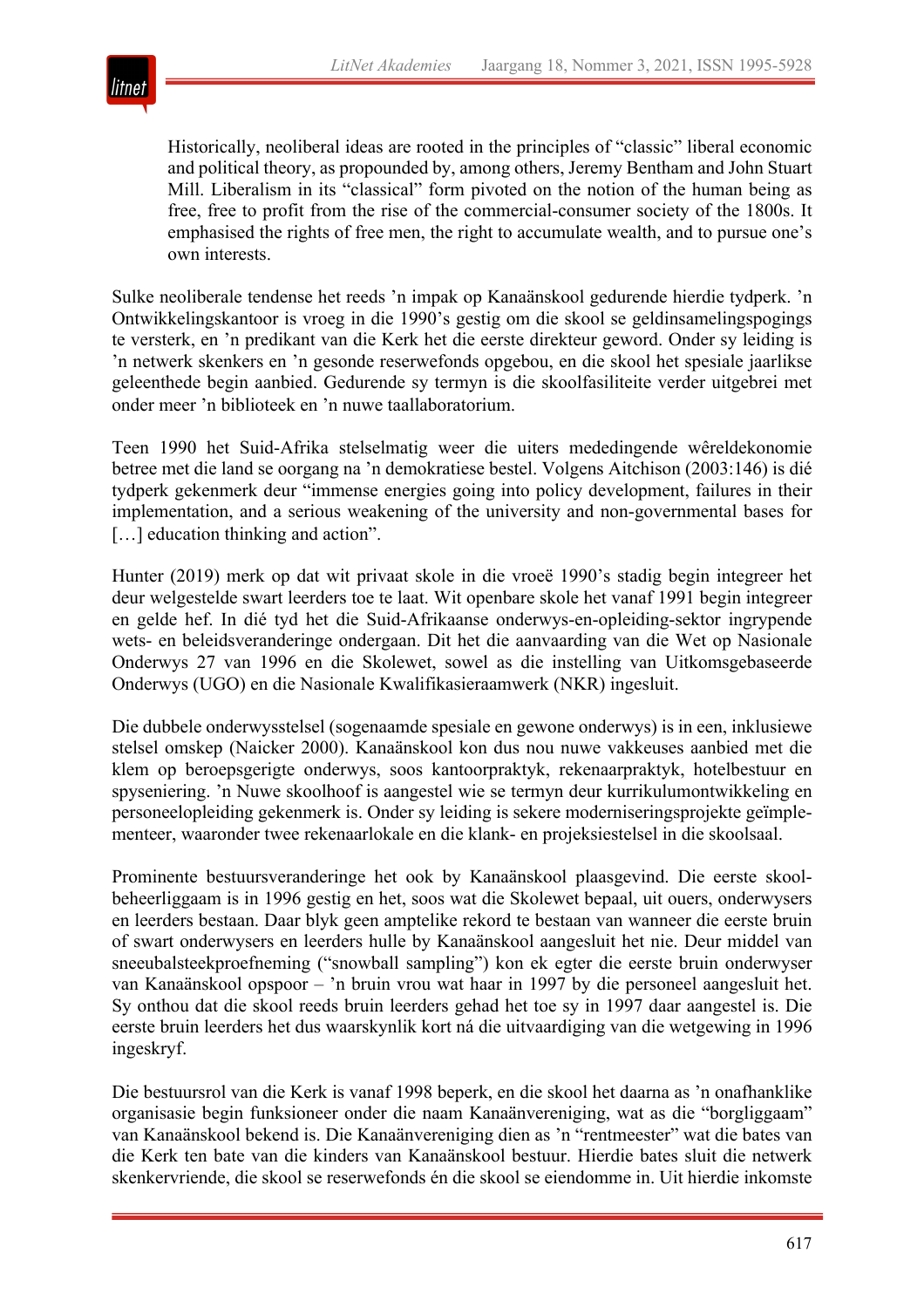

word spesifieke bedryfs- en kapitaalprojekte by Kanaänskool gefinansier. 'n Samewerkingsooreenkoms reël die verhouding tussen die skool en die vereniging.

#### *4.5 Rassemark (2000's tot nou)*

Selfs in die demokratiese era het die nalatenskap van die apartheidstaat steeds 'n ingrypende uitwerking op die Suid-Afrikaanse onderwysstelsel. Die siening van spesialebehoefte-onderwys het oor die afgelope eeu verander, tans met 'n fokus op die voorbereiding van leerders met spesiale behoeftes om gesonde funksionele lewens in hulle gemeenskappe te lei. Witskrif 6 is in 2001 gepubliseer, en beklemtoon die apartheidstaat se versuim op die gebied van spesialebehoefte-onderwys:

Special needs education is a sector where the ravages of apartheid remain most evident. Here, the segregation of learners on the basis of race was extended to incorporate segregation on the basis of disability. Apartheid special schools were thus organised according to two segregating criteria, race and disability. In accordance with apartheid policy, schools that accommodated white disabled learners were extremely wellresourced, whilst the few schools for black disabled learners were systematically underresourced. (DvO 2001:9)

Volgens hierdie beleid moet leerders met spesiale onderwysbehoeftes toegang tot die onderwys kry en spesiale ondersteuning ontvang, nie net by spesiale skole nie, maar ook in "gewone" hoofstroomskole. Skole vir spesiale onderwys sal hoofstroomskole ondersteun deur leerders met meer spesifieke behoeftes toe te laat wat hoërvlakingryping vereis waarvoor hoofstroomskole nie toegerus is nie. Gevolglik moes Kanaänskool se leerdertoelatingsvereistes verander om vir aansoekers met 'n wyer verskeidenheid leerprobleme voorsiening te maak.

Gedurende hierdie tydperk stig al hoe meer korporatiewe entiteite nuwe privaat skole en word mededinging tussen openbare skole al hoe strawwer. Voormalige wit skole ding mee op grond van hulle wit toon, en skoolgeld by die topskole styg vinnig, maar skole in agtergeblewe gebiede word in sogenaamde "geen fooi"-skole verander (Hunter 2019). Hieroor sê Hunter (2019:19):

[S]chools' actions are shaped by an imperative to improve their political economy and prestige within a marketised system. These logics have replaced state-imposed racial segregation as a mode of organisation. The "pencil test" is no longer used as it was by white schools in the 1950s and '60s to exclude learners with "non-white" hair. The boundaries of whiteness are no longer fortified, as they were in the 1970s and 1980s, by a national system of racial segregation … Political freedom has meant that aspects of whiteness are bought and sold and not arbitrarily imposed by the state.

#### *4.6 Die skool se hedendaagse sosiokulturele realiteite*

Die gemeenskap rondom Kanaänskool sluit deesdae groot vervaardigingsondernemings, fabrieke en maatskappybedrywighede in, en verskeie prominente kerkgeboue weerspieël die pastorale geskiedenis van die "ou dorp". 'n Groot verskeidenheid laer- en hoërskole sowel as skole vir leerders met spesiale onderwysbehoeftes dien die inwoners van die omgewing en nabygeleë voorstede. Volgens die sensus van 2011 het die gemeenskap in daardie stadium uit 53,1% bruin mense, 32,6% wit mense, 11,4% swart mense, 0,9% Indiërs/Asiërs en 1,9% ander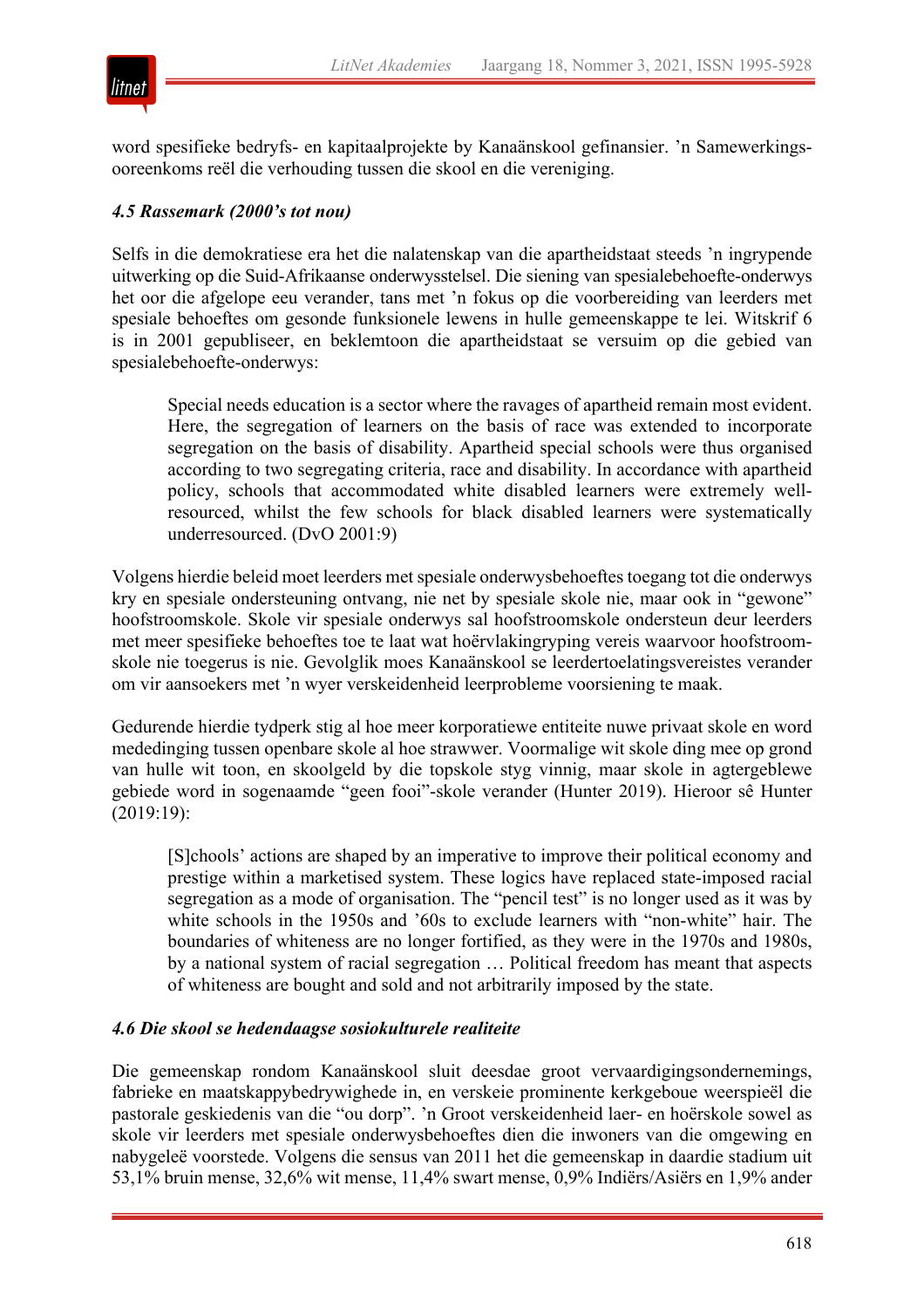

rasse bestaan. Inwoners se eerste taal is hoofsaaklik Afrikaans (60,2%) en Engels (33,2%), met 'n minderheid wat Xhosa praat (3,2%) (RSA 2012).

Kanaänskool het in 2019 leerders met 'n wye verskeidenheid leerhindernisse onderrig. Onderrig word in Afrikaans en Engels in 'n verhouding van 2:1 voorsien. Die rassesamestelling van die leerderpopulasie is ongeveer 50% wit, 40% bruin en 10% swart. Die meerderheid bruin en swart leerders het in Engels skoolgegaan, en dus was die klasse in Afrikaans oorwegend wit. Van die 52 personeellede in 2019 was die meeste wit, 12 bruin en geen swart nie. Benewens die klasonderwysers het Kanaänskool ook drie spesialiste vir leerderondersteuning/ ortodidaktiek, twee verpleegsters, vier spraakterapeute, drie arbeidsterapeute, twee fisioterapeute, twee sielkundiges, 'n berader en 'n maatskaplike werker gehad. Klasassistente lewer 'n ondersteuningsdiens in elke graad, en koshuispersoneel sorg vir die ongeveer 70 koshuisinwoners. Daarbenewens is daar administratiewe personeel, terrein- en instandhoudingspersoneel, busbestuurders en deeltydse transkribeerders.

Die immer toenemende leerdertal van graad R tot 12 by Kanaänskool is bewys van die groot behoefte aan spesiale skole (of volkome inklusiewe skole) in die land. Leerders word in samewerking met die onderwysdistrikskantoor en op grond van duidelike plasingskriteria by Kanaänskool geplaas. Kandidate moet byvoorbeeld 'n akademiese kurrikulum (KABV) kan volg. Tipiese leerders was in 'n hoofstroomskool, maar het gesukkel om hulle volle potensiaal daar te verwesenlik, omdat die skool nie toegerus was om hulle met hulle spesifieke onderwysbehoeftes by te staan nie, en is dus afhanklik van spesiale onderwys. Met behulp van toegespitste steun en individuele ondersteuningsprogramme ontvang leerders aan Kanaänskool die geleentheid om hulle NSS te verwerf, nes leerders in hoofstroomskole.

Ondersteuning en ingrepe soos spraak-, arbeids- en fisioterapie sowel as leersteundienste is beskikbaar. Die hulp wat leerders ontvang, word ná behoorlike evaluering deur, en op aanbeveling van, die interdissiplinêre span beplan. Op grond van hulle spesifieke behoeftes ontvang leerders dan terapeutiese ingrepe op 'n individuele, kleingroep- of klasgrondslag. Alle onderwysers moet remediërende beginsels by hulle onderrigstrategieë insluit om leerders met spesifieke leerprobleme te ondersteun. In die hoërskoolafdeling is 'n deskundige span steunpersoneel verantwoordelik vir ongeveer 260 leerders. 'n Holistiese en multidissiplinêre spanbenadering word deurgaans gevolg.

#### **5. Databespreking: ruimtelike dimensies van skoolkultuur binne 'n diskoers van bestuursheerskappy**

Teen die agtergrond van die historiese oorsig hier bo konsentreer ek in hierdie afdeling op 'n ontleding van data aangaande die skool se institusionele kultuur in die drie dimensies (Lefebvre 1991) van fisiese, voorgestelde en sosiale ruimte. Op grond van waargenome gedrag in die beleefde ruimte (*lived space*) by die skool gedurende my etnografiese ondersoek in 2019 argumenteer ek dat daar 'n besondere institusionele habitus (Çelik 2017) "in aksie" binne 'n diskoers van bestuursheerskappy (*managerialism*) in elk van die drie ruimtelike dimensies ontwikkel het. Elemente van die skool se histories verankerde habitus, wat steeds in die skool se daaglikse funksionering en praktyke te sien is, word uitgelig. Ek verwys ook na die sosiale verwesenliking van die kulturele aanwysers van taal/Afrikaans, ras/wit en geloof/Christenskap.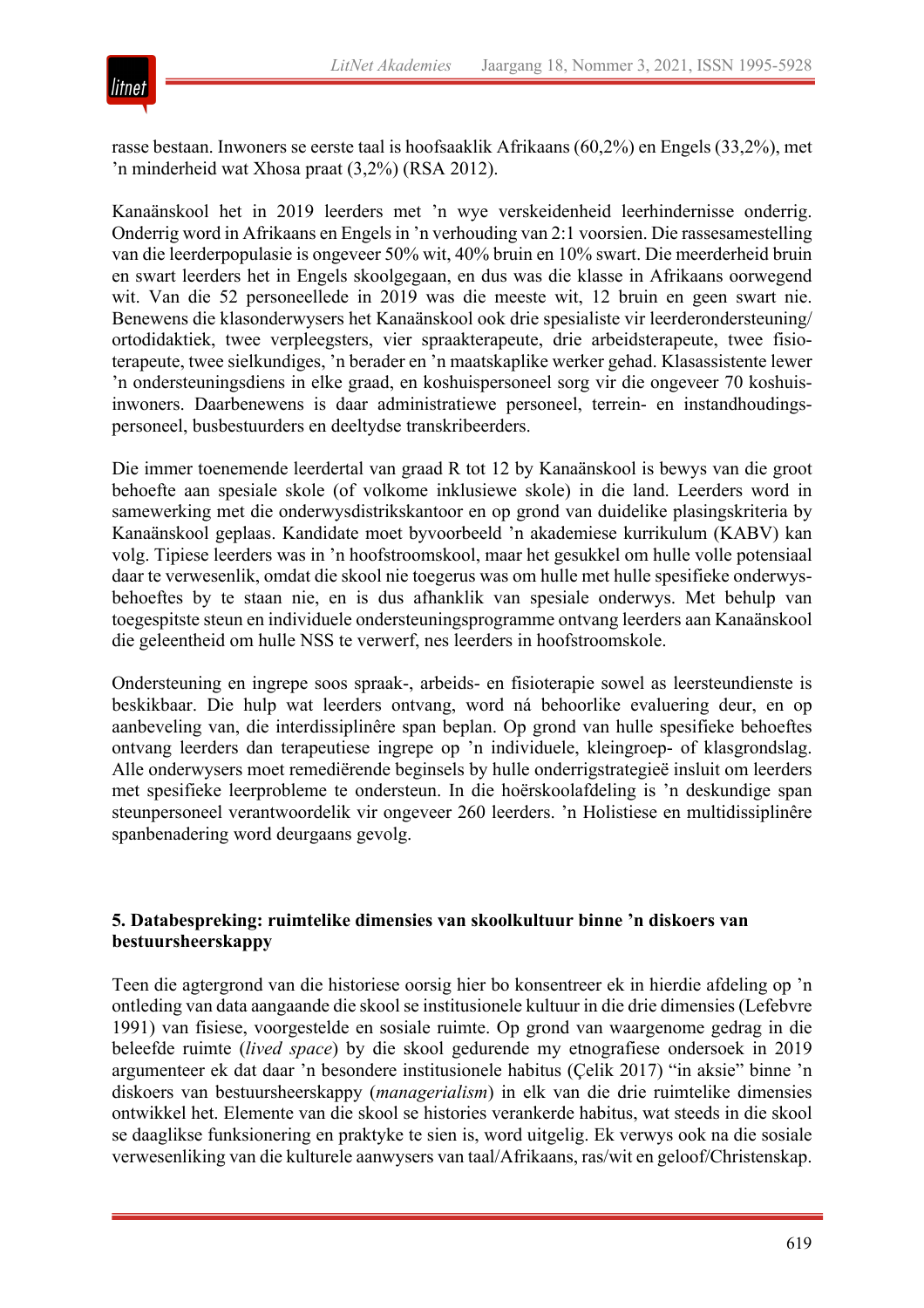

Ek voer aan dat 'n diskoers van bestuursheerskappy die skoolkultuur oorheers en herorganiseer. Dít blyk uit die neoliberaal-gegronde bestuurspraktyke wat oënskynlik die institusionele funksionering van die skool reguleer. Hierdie praktyke vorm en herorganiseer bestuurders, onderwysers en leerders se beleefde realiteite by die skool. Die neoliberale kultuur en diskoers van bestuursheerskappy wat uiteindelik tot stand kom in Kanaänskool is die effek van bepaalde historiese, sosiologiese en ekonomiese omstandighede.

Ek bespreek die impak van hierdie diskoers van bestuursheerskappy op die waarneembare optrede van die skoolleiers aan die hand van kwalitatiewe data. Die argument sluit af met 'n bespreking van hoe hierdie bestuurspraktyke onderwysers in hulle klaskamers posisioneer, en beklemtoon die beduidende invloed van institusionele habitus en skoolkultuur op onderwysers en leerders se daaglikse doen en late. Daarmee bedoel ek nie om onderwysers en leerders se vrye wil (*agency*) te ondermyn nie. Ek brei hierop uit in 'n bespreking oor die posisionering van onderwysers voor die gevolgtrekking.

#### *5.1 Institusionele habitus: histories wit, Afrikaans en Christelik*

Die voorgaande historiese oorsig toon hoe Kanaänskool geposisioneer is as 'n voormalige wit, Afrikaanse skool vir leerders met spesiale onderwysbehoeftes wat deur die Kerk bedryf word. Hierdie posisionering kan verduidelik word aan die hand van die konsep *institusionele habitus.*

Fasette van die historiese wit Afrikanerkultuur was steeds merkbaar by Kanaänskool tydens my data versamelingstydperk in 2019. Afrikaans is die bedryfstaal van die skool. Soos ek vroeër genoem het, bestaan die skoolbestuur en onderwyspersoneel uit hoofsaaklik Afrikaanssprekendes, buiten slegs twee Engelssprekende onderwysers in die hoërskoolafdeling. By weeklikse saalbyeenkomste word die skoollied in Afrikaans gesing, hoewel 'n Engelse weergawe van die lied reeds sedert dit in die 1980's geskryf is, bestaan. Gefrustreerde Engelssprekende ouers by 'n ouervergadering versoek dat die aanbiedings vertaal moet word om nie-Afrikaanssprekende ouers in ag te neem. Verskeie elektroniese nuusflitse vanuit bestuurslede se kantore wat in Engels aan die skoolgemeenskap uitgestuur is, bevat spel- en grammatikafoute. Die hoë voorkoms van hierdie tipe (moontlik nalatige) foute het veroorsaak dat verskillende lede van die skoolgemeenskap van die boodskappe op verskillende maniere kon vertolk. Sowel Engels- as Afrikaanssprekende onderwysers haal ook hierdie kwessies by verskeie geleenthede op. In die onderhoude het dit ook duidelik geword dat die personeellede nie oortuig is dat alle senior lede van die skoolbestuur die taalkwessie as belangrik beskou nie.

Uit my etnografiese waarnemings was dit duidelik dat Christelike gebruike en bande met die Kerk steeds prominente kenmerke van die skoolkultuur uitmaak. Hoewel die skool nie die Christendom uitdruklik of uitsluitlik bevorder nie, word formele byeenkomste aangebied of spesiale dae vir Christene gevier, maar nie vir ander geloofsgroepe waartoe leerders of personeel dalk behoort nie. Gevolglik is die nalatenskap van die wit Afrikanerkultuur, die wit toon, steeds merkbaar en, trouens, 'n byna fundamentele faset van die skool se identiteit. Dit is veral te bespeur in die fisiese skoolruimte as 'n uitdrukking van prestige en die onderliggende ideologiese aanname dat dít uitnemendheid by hierdie spesiale skool verseker.

#### *5.2 Fisiese skoolruimte as 'n uitdrukking van prestige*

Ons ervaar ons fisiese ruimte deur ons sintuie. Daardie sintuiglike ervaring skep bepaalde opvattings wat bepalend is vir die sosiale praktyke wat in die bepaalde fisiese ruimtes heers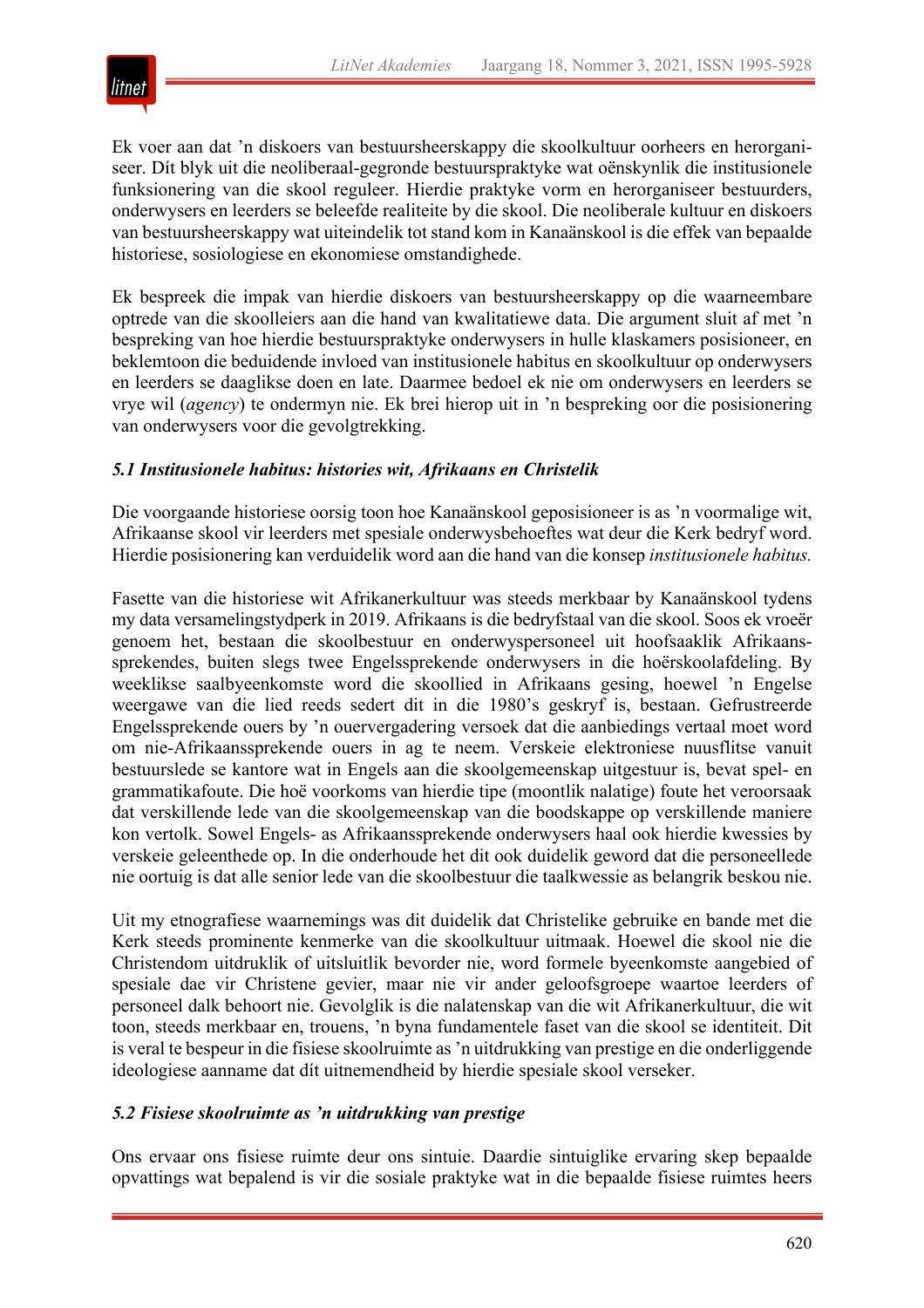

(Lefebvre 1991). *Fisiese ruimte* by 'n skool verwys na die komplekse samestelling van onderwysomgewings, -voorwerpe en -hulpbronne waaruit die formele (klaskamers) en informele ruimtes by die skool bestaan.

Die geskiedenis van Kanaänskool bied 'n mate van konteks waarin 'n mens die ontwikkeling van die fisiese omgewing van die skool kan verstaan. Die skool is op 'n groot stuk grond geleë (die Kerk se eiendom) en het oor die jare verskillende opknappings- en bouprojekte ondergaan. Tans sluit die strukture skoolgeboue, koshuise (en ander huisvesting), uitgebreide sportgeriewe en verskeie buitegeboue in. Die skoolterrein is beveilig met 'n hoë heining en 'n veiligheidswag by die hoofhek. Die hoërskool spog met vier rekenaar- en twee spesiale laboratoriums wat met leersteuntegnologie toegerus is. Ander fasiliteite sluit in 'n biblioteek, twee sale, kombuise, 'n eetsaal en restaurant en steundiensteterapiekamers. Laasgenoemde behels 'n fisioterapiekamer en fasiliteite vir terapeutiese dienste soos arbeidsterapie, spraakterapie, psigoterapie en berading.

Die opknapping- en bemarkingsaktiwiteite van die Kanaänvereniging (die fondswerwingsliggaam) skep 'n openbare beeld van prestige deur fisies daarvan te getuig dat skenkersgeld oordeelkundig bestee word. Visueel is die skool indrukwekkend. Kanaänskool toon sy prestige deur sy gesofistikeerde opvoedkundige fasiliteite en hulpbronne, wat deur 'n goedgefinansierde liggaam onderhou word. Dit is moontlik dat hierdie fasiliteite en fisiese bates die aansien van die skool verhoog, en sodoende daarvoor vergoed dat die skool nie met die 100% matriekslaagsyfers van toppresteerderhoërskole in die hoofstroom kan meeding nie. Daarom word skenkersgeld hoofsaaklik vir die buite-instandhouding van die skoolgeboue en vir gespesialiseerde skoolfasiliteite gebruik.

Tog het verskeie onderwysers in my onderhoude verwys na die gebrek aan instandhouding van hulle klaskamers, wat nou al geruime tyd moet terugstaan vir groter, meer "indrukwekkende" opknappingsprojekte. Volgens die onderwysers moet die skoolbestuur anders dink oor wat binne 'n "inklusiewe klaskamer" benodig word. Op grond van hulle persoonlike werkplekfilosofieë en -ideologieë het die onderwysers 'n behoefte daaraan uitgespreek om veilige en inklusiewe ruimtes vir hulle leerders bínne klaskamers te skep, sowel as die oortuiging dat dit moontlik is. Hoewel die skool met uitgebreide steundienste, gespesialiseerde kennis en fasiliteite spog, meen die onderwysers dat hulle klaskamers nie voldoende ingerig is om die heel beste "ten volle inklusiewe" onderwys te lewer nie.

#### *5.3 Voorgestelde ruimte: die "onsigbare" dryfveer van skoolkultuur*

*Voorgestelde ruimte* verwys na hoe mense oor spesifieke ruimtes dink, en kom byvoorbeeld tot uiting in beleidsdokumente, diskoers en skoolkultuur (Frelin en Grannäs 2014). Die oorheersende diskoerse en kultuur van 'n skool word verstaan as 'n uitdrukking van hoe die skool as plek voorgestel en beplan word, en hou verband met die konstruksie van 'n werkplekfilosofie en -ideologie en bepaalde praktyke (Frelin en Grannäs 2014). Op sy diepste vlak bestaan skoolkultuur dus uit 'n komplekse stel waardes, aannames en oortuigings wat in wese voorskryf hoe dinge by die skool gedoen word. Lefebvre betoog dat voorgestelde ruimte verstaan moet word as die oorheersende, "onsigbare" (onderliggende) ruimtelike dimensie wat skoolkultuur voortdryf. Volgens hom is voorgestelde ruimte 'n plek vir die uitoefening van maatskaplike en politieke mag, ontwerp om diegene wat daarin bestaan te manipuleer (Lefebvre 1991:222).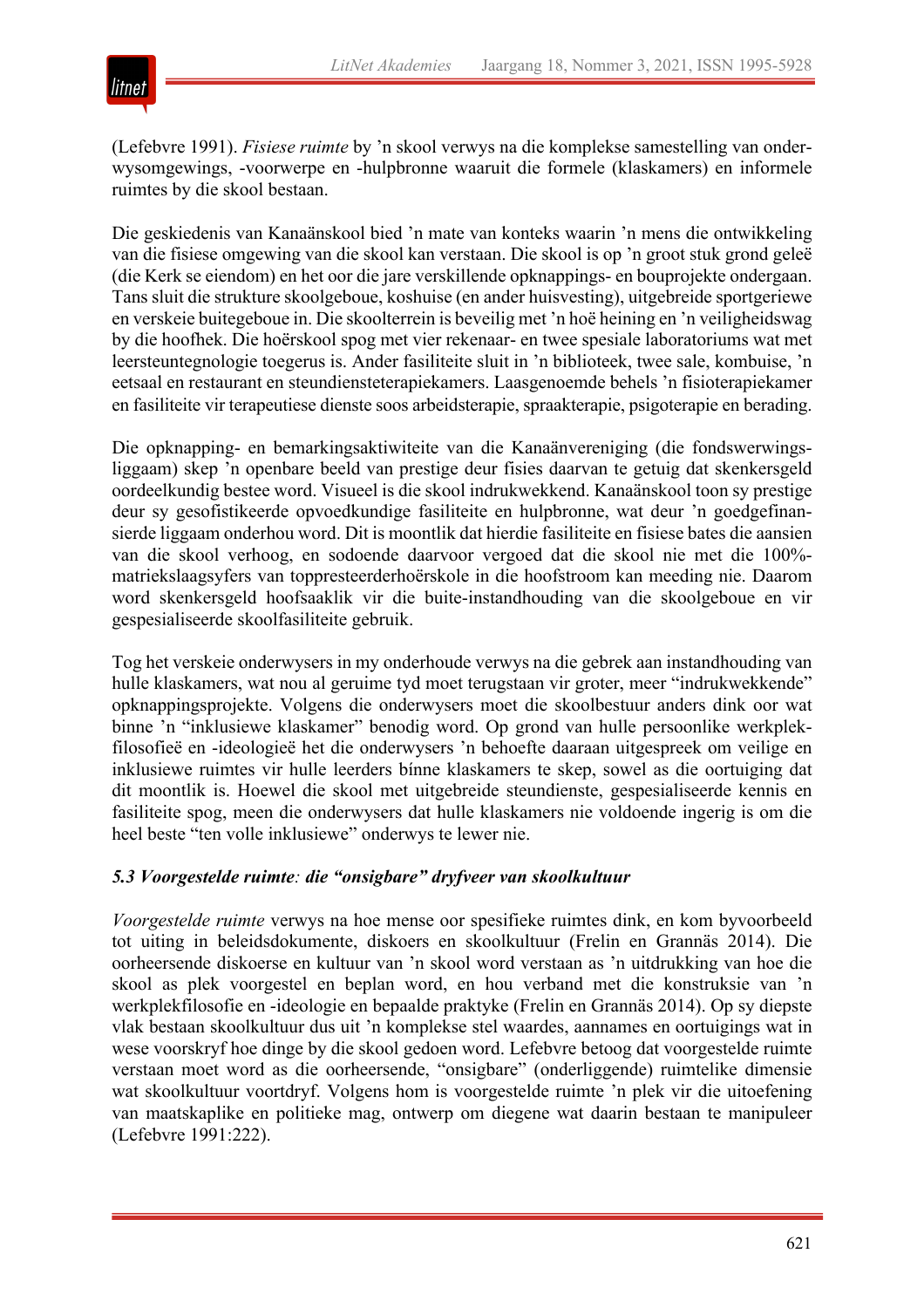

Die historiese posisionering van Kanaänskool as 'n wit, Afrikaanse, Christelike skool vir spesiale behoeftes het daartoe gelei dat die hedendaagse instelling 'n sprekende voorbeeld is van Hunter (2019) se "wit toon" – 'n ideologie van uitnemendheid en aansien. Verder bepaal burokratiese kenmerke van hiërargie, gesentraliseerde elitisme, ondemokratiese gewoontes en bestuursheerskappy die funksionering van die verskillende neoliberale bestuurstrukture. Ek argumenteer dat sulke bestuurspraktyke en -strukture onderwysers binne hulle klaskamers isoleer en dat hulle hulle pedagogiese identiteite en vaardighede daarom hoofsaaklik in isolasie moet ontwikkel.

Die akademiese personeel se visie is om hulle leerders vir akademiese sukses voor te berei ondanks die uitdagings verbonde aan hulle gestremdhede en leerhindernisse. Die onderwysers het deurgaans hulle begrip bevestig van Kanaänskool as 'n plek waar leerders gehuisves en versorg moet word om sodoende "veilig en tuis te kan voel" (juf. Müller).

Juf. Jacobs het teruggedink aan haar skuif vanaf 'n hoofstroomskool na Kanaänskool, en hoe verskillend onderwysers van leerders met spesiale onderwysbehoeftes hulle werk konseptualiseer. Sy het dit soos volg verduidelik:

Wat 'n kultuurskok, wanneer jy kom van 'n hoofstroomskool af. Jy kan nie hier instap met 'n hoofstroommentaliteit nie. Dinge werk anders hier. As jy nie by 'n skool vir spesiale behoeftes gewerk het nie, kan jy nie sê dat jy al inklusief onderrig gegee het nie.

Mnr. Swanepoel, 'n graadhoof in die Verdere Onderwys en Opleiding- (VOO-) fase, het sy onderrigbenadering op die volgende manier beskryf:

Hoekom is ons hier? Ons het kinders met 'n verskeidenheid probleme … ons is 'n akademiese skool, ons neem 'n kind met verskillende uitdagings, en ons doen verskillende dinge om daardie ou dieselfde eksamen te laat aflê as enige ander matriekleerder en om later 'n werk te kry. Ons behaal nie akademiese prestasies nie, maar wel die kind wat aanhou probeer, of die een wat uit sy dop klim, gebroke kinders wat 'n nuwe lewe kry, 'n kind wat deur die lewe in die hoofstroom getref is, en ek dink vir ons, dit is om te sien hoe kinders kan verander. Medelye en uithouvermoë, en [om te] glo en bereid [te wees] om iets van jouself in 'n kind te belê, en te glo dat dit op die een of ander manier resultate sal lewer. Daar is baie teleurstellings, maar daar is genoeg [prestasies] wat 'n sukses maak. Ons sit nie hier vir die salaris nie.

Ook mnr. Vivier konsentreer in sy onderrigpogings op graad 12, en om die leerders vir 'n lewe buite die skool voor te berei. Hy het dit soos volg verduidelik:

Ons is 'n akademiese skool, nie 'n vaardigheidskool vir vaardighede nie. Vir my gaan dit oor die voorbereiding van die leerders vir matriek. Onderwysers is hier vir die leerders en maak hul lesse vir leerders met spesiale behoeftes; hulle ontwikkel hul lesse spesifiek vir kinders met gesiggestremdhede, skryfprobleme en meer.

Onderwysers by Kanaänskool, gedryf deur hul waardeverbintenisse, het die oortuiging en behoefte uitgespreek om veilige en inklusiewe ruimtes vir hul leerders te skep. Belangrik is dat die fisiese en voorgestelde ruimtelike dimensies in die beleefde ruimtelike dimensie verorden word.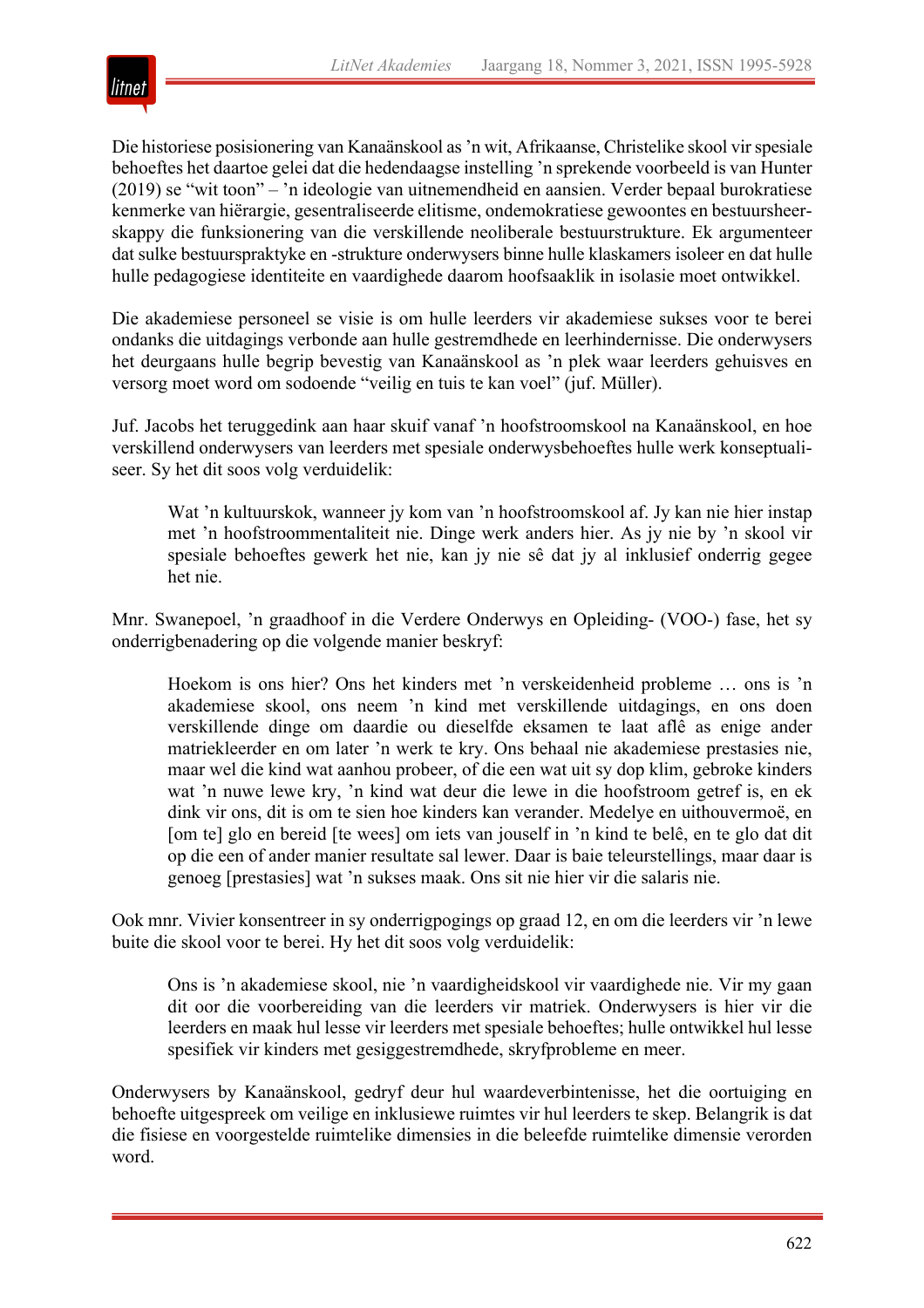

#### *5.4 Beleefde ruimte, bestuursheerskappy en bestuurspraktyke van mag*

Bestuurspraktyke by Kanaänskool berus op bestuurs- en sakegerigte beginsels. Bestuursheerskappy is die organisatoriese manifestasie van neoliberalisme. Dit verwys na 'n bestuurswyse wat die neoliberale projek bevorder deur markverwante beginsels in 'n organisasie te institusionaliseer (Lynch 2014; Van der Walt 2017). Van der Walt (2017:5) verduidelik:

While no economist or educationist would openly admit to being committed to neoliberalism as an approach to life and the economy, and education in particular, the pervasive influence of neoliberalism in all walks of life is unmistakeable (Rustin 2016:154). Neoliberalism, according to Ball (2003:223), in the guise of performativity and managerialism, is "ubiquitous, invisible and inescapable".

Volgens Lynch (2014:5) behels sogenaamde nuwe bestuursheerskappy die prioritisering van doeltreffendheid en effektiwiteit in skole, dog met groot bekommernis:

it occurs at the expense of more broadly-based moral and social values related to care, autonomy, tolerance, respect, trust and equality. This has the ultimate impact of defining human relationships in work organization in transactional terms, as the means to an end – the end being that of high performance and productivity.

Die bestuurstrukture van Kanaänskool (soos meeste skole in Suid Afrika) is gegrond op 'n burokratiese stelsel wat uit 'n skoolbeheerliggaam (SBL), 'n senior bestuurspan (SBS) en personeel op verskillende posvlakke bestaan. Daar word dikwels verwys na die "lynfunksie" waarvolgens kommunikasie in skole geskied. By Kanaänskool word besluite op die hoogste vlak geneem en dan afwaarts deur die lynfunksie gekommunikeer, naamlik van die SBL (wat die skoolhoof insluit), na topbestuur, gevolg deur die SBS, departementshoofde, graadhoofde, opvoeders op posvlak 1 en, laastens, ander personeel. Die topbestuur bestaan uit die skoolhoof en die drie afdelings-/adjunkhoofde. Die SBS sluit 'n verdere sewe departementshoofde en twee senior steunpersoneellede ('n skoolsielkundige en 'n spraakterapeut) in.

Burokratiese kenmerke van hiërargie, gesentraliseerde elitisme, ondemokratiese gewoontes en bestuursheerskappy bepaal oënskynlik hoe die verskillende bestuurstrukture by Kanaänskool funksioneer. Die SBL-voorsitter en die skoolhoof is die primêre besluitnemers by die skool. Die SBS speel 'n geringe rol in die uitoefening van mag en beheer oor besluite wat ten doel het om die institusionele kultuur van die skool te handhaaf. SBS-lede laer af in die hiërargie is minder invloedryk en vervul 'n beperkte rol in besluitnemingsprosesse.

Die negatiewe kenmerke van burokratiese gesag blyk veral uit die ontneming van besluitnemingsbevoegdhede van onderwyspersoneel. Volgens Klikauer (2015) sluit die ideologie van bestuursheerskappy juis in dat "werkers" – in hierdie geval die klasonderwysers – van besluitnemingsmagte ontneem word. Die onderwysers, as werkers, word dus van enige besluitnemingsmag gestroop, behalwe waar hulle 'n mate van direkte beheer het, wat hoofsaaklik met praktyke in hulle eie klaskamers verband hou.

Hiërargiese neoliberale bestuurstrukture konsentreer mag sterk aan die bokant. Die leierskapspraktyke van die hoof en adjunkhoof van die hoërskool blyk katalisators te wees wat 'n bepaalde skoolkultuur onderhou. Hulle voorbeeld, waardes en terugvoering vorm die personeel se gedrag. Hier baat die bespreking by Foucault (1979) se siening van mag, ook om die "weerstand" van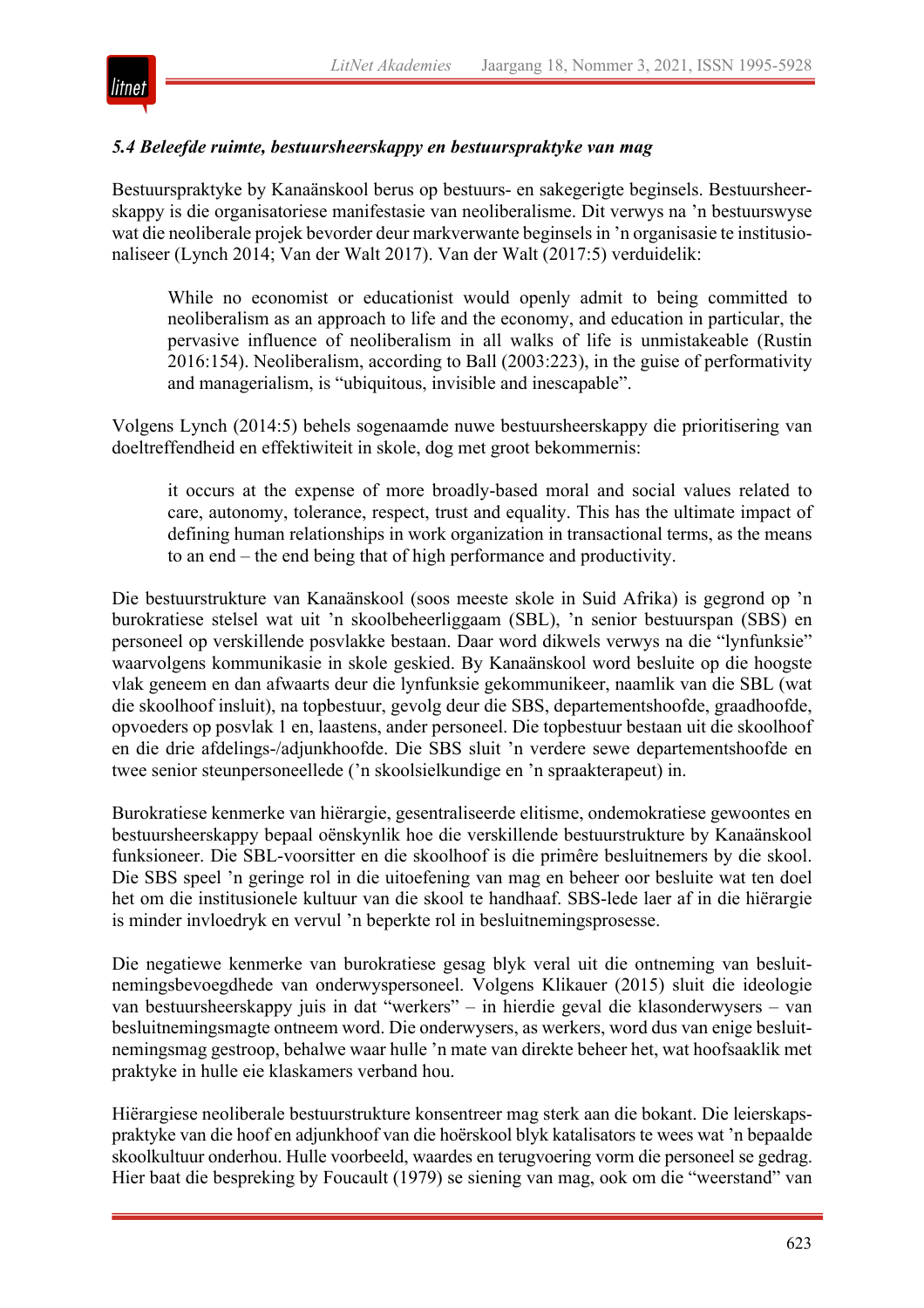

die onderwysers binne die oorheersende neoliberale bestuurstrukture en -praktyke te verstaan. McGregor (2004:353) meen:

"Where space is performed by relations, they are relations of power. This conforms to a Foucaultian understanding of power as a constellation of relations constituted from complex actions, including arranging and ordering."

Vir die personeellede met wie ek onderhoude gevoer het, is die hoof van Kanaänskool iemand wat die beleide en reëls van sy pos streng volg. Die skoolhoof het nie 'n oopdeurbeleid nie, en het personeel dikwels daaraan herinner om afsprake by sy sekretaresse te maak indien hulle hom wou spreek. Van die onderwysers het die skoolhoof se benadering as 'n "maklike uitweg" beskryf (mnr. Vivier); hulle meen dit beklemtoon sy beperkte ervaring van leerders met spesiale behoeftes, en dat hy hom distansieer van wat regtig op die skoolterrein gebeur (mnr. Swanepoel). Dit blyk dat die skoolhoof, as gevolg van sy beperkte blootstelling aan spesiale onderwys voordat hy hom by Kanaänskool aangesluit het, hom in die oë van sommige deelnemers as 'n "buitestander" by die skool geposisioneer het.

Die aanstelling van 'n skoolhoof berus op die uiteindelike nominasie van die SBL, waaronder die aanstelling van 'n individu met geringe ervaring van die spesifieke dienslewering nóú verband hou met neoliberale bestuurspraktyke. Voorstanders van bestuursheerskappy is van mening dat daar niks kenmerkend is aan onderwys nie; dit kan gekonseptualiseer en bestuur word soos enige ander diens, kommoditeit of besigheidsonderneming (Van der Walt 2017:9). Die skoolhoof in Kanaänskool posisioneer homself dus in sy kantoor en "bestuur" die skool van daar.

Daarbenewens raak die hoof nie maklik betrokke by die hantering van uitdagende leerdergedrag of dissiplinêre aangeleenthede nie. In gevalle waar leerders ontwrigtende hoërisikogedrag toon, verwys die hoof die konflik na sy adjunk. Onderwysers het voorbeelde van hierdie benadering in ons onderhoude genoem. Juf. Müller het byvoorbeeld onthou van 'n aantal voorvalle waarby sy betrokke was:

As daar 'n dissiplinêre probleem is, moet jy die lynfunksie volg. Ek sal nie eens die skoolhoof probeer nie. Ek het al 'n paar voorvalle gehad, ek herinner my aan tye waar ek in nood was, en 'n kind kerm en skree, vloek en skel of huil, en hy groet en loop verby, of hy skrik seker so dat hy net omdraai en wegstap.

Dat die skoolhoof as die belangrikste besluitnemer by die skool nie by werklike voorvalbestuur betrokke raak nie, plaas die onderwysers in 'n netelige posisie. Die praktyke van die hoof het ook 'n impak op die posisionering en werk van die adjunkhoof. Die adjunkhoof was in daardie stadium betreklik nuut in haar pos, en verantwoordelik vir alle akademiese en dissiplinêre aangeleenthede van die hoërskool, wat haar onder geweldige druk plaas. Uit my waarnemings by personeelvergaderings het die adjunkhoof gesukkel om haarself as 'n sterk bestuurder te laat geld. Dit het voorgekom of sy haar maklik deur ander kan laat oortuig om sekere besluite te neem – 'n eienskap wat sterker persoonlikhede in die personeel tot hulle voordeel gebruik. Die versoeke van onderwysers wat hulle menings meer beslis kon uitspreek, is toegestaan juis omdat hulle selfgeldend of oortuigend was. Die mag konsentreer soms minder in die posisie van die adjunkhoof en by tye sterker by ander personeellede. Hierdie vloeibaarheid van mag het konflik tussen onderwysers en wantroue by sommige personeellede veroorsaak. Haar besluite het soms gelei tot 'n oneweredige verspreiding van klaskamerhulpbronne (waar sommige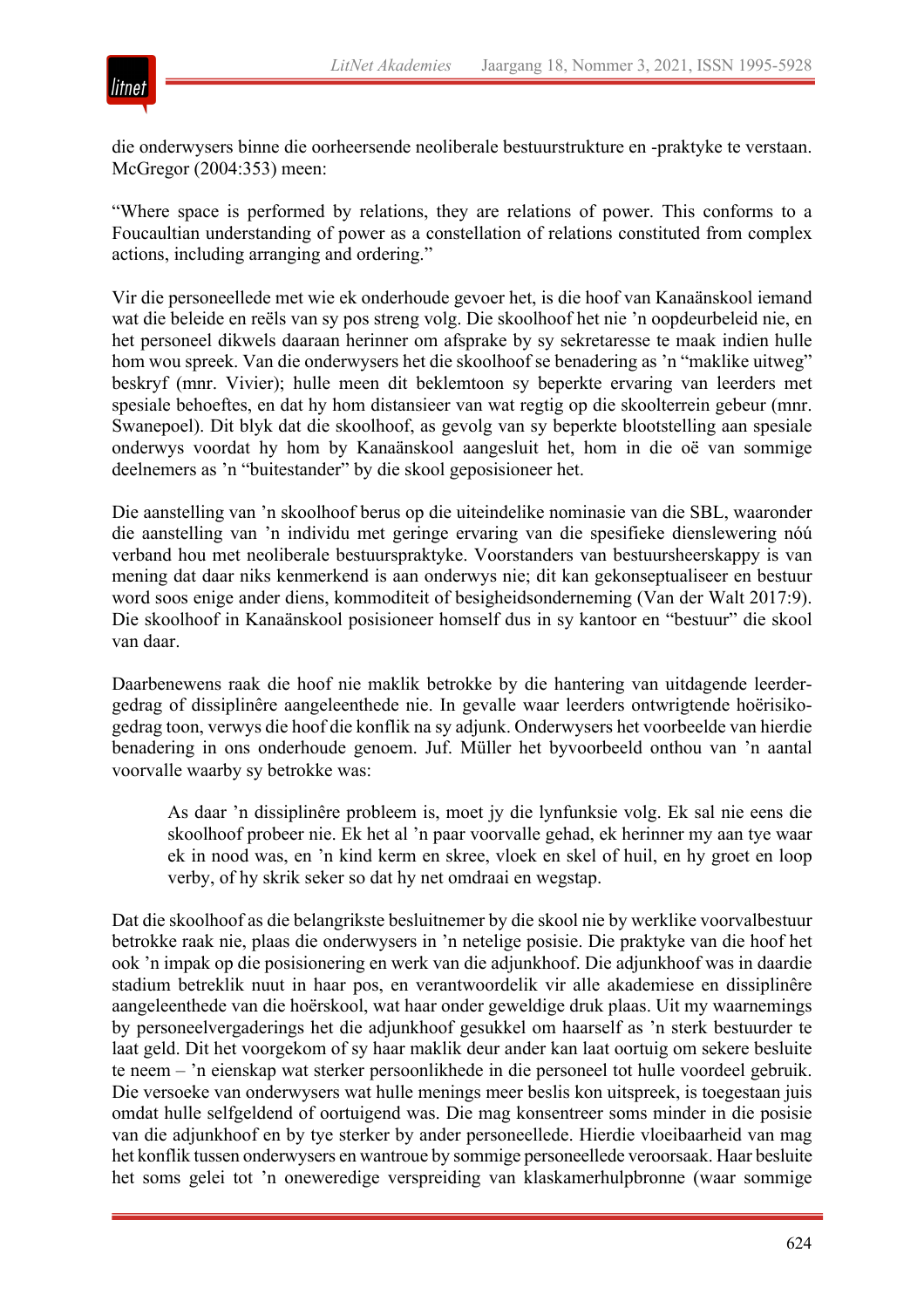

onderwysers gewoon bo ander bevoordeel is) en ongelyke werklas en klasgroottes vir individuele onderwysers (waar sy die besluitnemingsmag gehad het).

Ondoeltreffende kommunikasie beïnvloed klaarblyklik personeelverhoudinge by Kanaänskool. Die hoof is selde gesien, en het meestal onbetrokke by onderwysers en leerders se lewens gebly. Die adjunkhoof was hoofsaaklik daarvoor verantwoordelik om dissiplinekwessies te hanteer. Departementshoofde het desperaat probeer om emosionele en professionele ondersteuning aan hulle onderrigspanne te bied, en graadhoofde was oorweldig deur administratiewe take. Daarom het die gebrek aan ondersteuning van, en toegang tot, die hoof – tesame met die werking van bestuurstrukture, en die verwarring ten opsigte van kommunikasielyne – 'n ingewikkelde werksomgewing vir onderwysers geskep. Alhoewel strategies afwesig, is die hoof alomteenwoordig in die bestuurstrukture van die skool. Die hoof en onderhoof as gesaghebbende individue in die skepping van skoolkultuur het moontlik reeds die voorskrifte van neoliberalisme geïnternaliseer. Van der Walt (2017:6) verduidelik met behulp van Ball (2003) en Sparkes (2007) hierdie tendens as volg:

Neoliberalism works in a gradual and stealthy manner towards the colonisation of and even closing down of people's minds and consciousness. The creeping and insidious operation of neoliberalism causes people's reflexivity about who they are, what they are doing and what they and their deeds are worth to be internalised in neoliberal terms [...] The end result is that people, also academics, become "ultimate docile bodies" who have internalised the precepts of neoliberalism …

Heelwat van die data uit my onderhoude en veldwaarnemings bevestig die praktyke van die hoof en adjunkhoof as deurslaggewende faktore in die posisionering van onderwysers en hulle verantwoordelikhede by Kanaänskool. Die kortsluitings in die bestuurstrukture kan as tipies van 'n neoliberale bestuurstyl gesien word en kommunikeer aan onderwysers dat hulle hul eie agente is, maar wat in ooreenstemming met die kultuur van die skool moet optree. As gevolg van die funksionele parameters wat deur die skoolbestuurders vasgestel is, het die onderwysers hulle pedagogiese identiteite en vaardighede hoofsaaklik in hulle klaskamers ontwikkel.

#### *5.5 Posisionering van onderwysers*

Die skoolkultuur by Kanaänskool bied onderwysers weinig ruimte – in algemene of "publieke" skoolruimtes buite hul klaskamers – om hulle identiteite te laat geld. Die histories geposisioneerde institusionele habitus wat steeds aspekte in die voorgestelde ruimte bepaal, en bestuursheerskappy en bestuurspraktyke van mag in die beleefde (sosiale) ruimte, het onderwysers as't ware in hulle klaskamers geïsoleer. Enkele voorbeelde sluit in finansieringsprioriteite, die tekort aan ondersteuning van die topbestuur, en die gebrek aan 'n kultuur van samewerking onder klasopvoeders. Van Wyk en Le Grange (2017:545) verduidelik hierdie neiging as volg:

Binne die neoliberale, markgerigte skoolomgewing word onderwysers aangemoedig om hulself as ondernemende neoliberale te beskou. Volgens hierdie gedagterigting moet onderwysers tot hulself waarde kan toevoeg, hul produktiwiteit kan verbeter, kan streef na uitnemendheid en 'n berekende bestaan kan voer.

Wat finansieringsprioriteite betref, was die onderwysers van mening dat besluite oor besteding slegs ter wille van die handhawing van die prestige van die skool in die publieke oog geneem word, en veral om toekomstige skenkers te lok, wat soms ten koste is van onderwysers en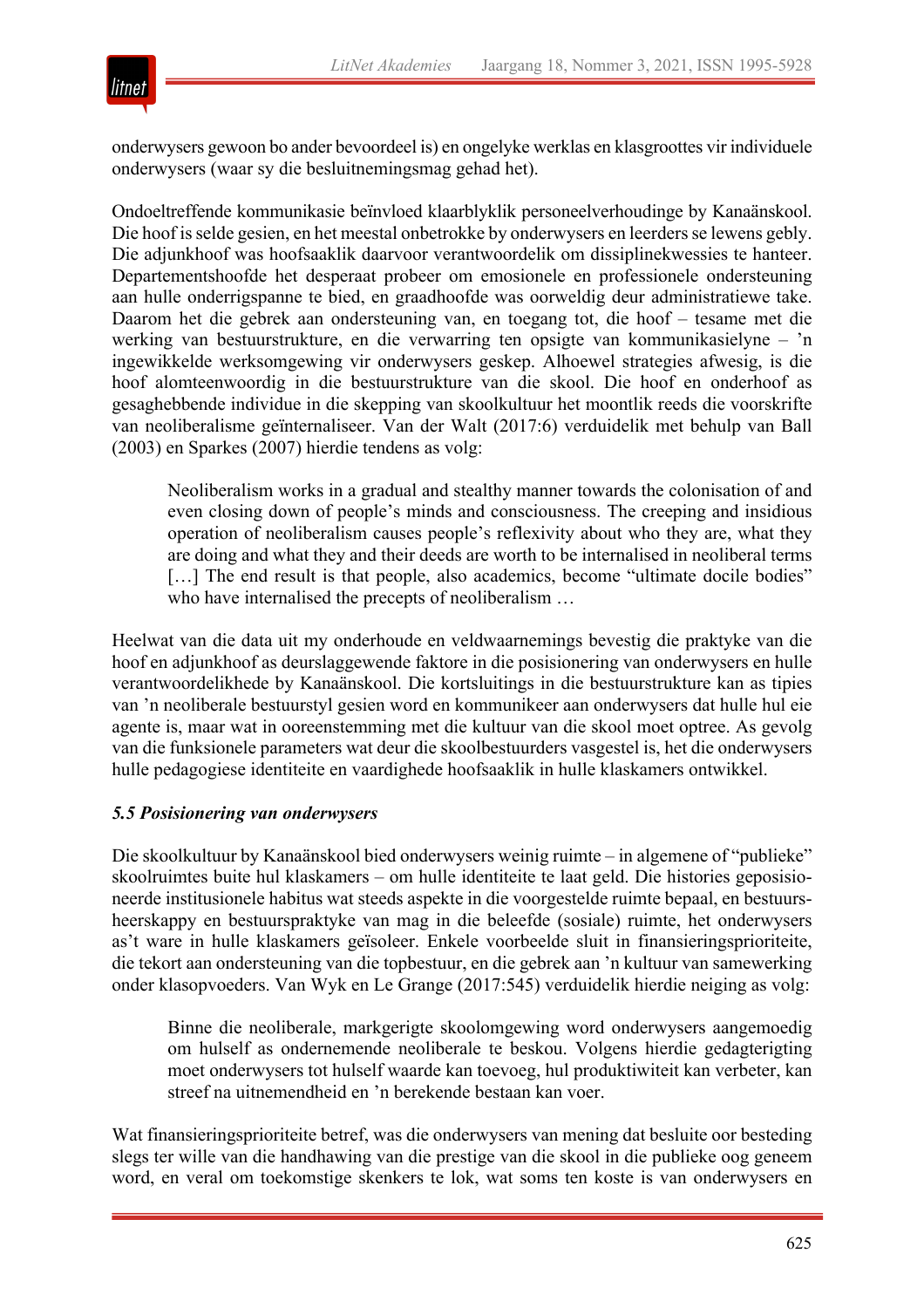

leerders se daaglikse bedrywighede by die skool. Dít posisioneer onderwysers gevolglik as die enigste eienaars van hulle klaskamerruimtes. Mnr. Vivier het dit soos volg verduidelik:

Hulle wil 'n beeld na buite uitbeeld sodat mense kan sê dat dit 'n wonderlike skool is. Dit gaan oor wat in nuusbriewe en op sosiale media geplaas word, die buitebeeld. Ek dink die skool is baie op geld gefokus … As u dink aan fondsinsamelings, wil die instituut net die gestremde kinders gebruik om die skool te bevorder vir geld … Onderwysers word hier gelaat om die regte *show* aan die gang te hou … Ek voel nie dat hierdie [beeld van aansien] binne klaskamers realiseer nie.

Dit was duidelik dat hoewel die skool oor omvangryke fasiliteite en dienste vir leerdersteun beskik, onderwysers in die klaskamer bloot toegang het tot "wat in enige klaskamer in enige skool sou wees" (mnr. Vivier). En dáármee is daar van hulle verwag om gespesialiseerde onderwys te voorsien. Die onderwysers was dit eens dat gespesialiseerde fasiliteite, onderrighulpbronne en die instandhouding van klaskamers alles ewe belangrik is omdat dit hulle daaglikse onderrigtaak in die klaskamer óf vergemaklik óf bemoeilik.

Tweedens het personeel hulle kommer uitgespreek oor die tekort aan ondersteuning van die topbestuur en die gevolge daarvan vir algemene personeelwelstand. Daarbenewens was doeltreffende kommunikasie tussen personeellede 'n uitdaging, veral met betrekking tot besluite wat onderwysers se lewens by die skool beïnvloed. Swak kommunikasie het gevoelens van wantroue en isolasie by opvoeders vererger, en die gebrek aan samewerking onder personeel en bestuurslede het sommige van die personeelverhoudinge beïnvloed. Hieroor het mnr. Swanepoel die volgende te sê gehad:

Soms voel dit net asof elke persoon op sy eie rots is … Maar dit is ook as gevolg van die uitleg van die skool. Onderwysers verloor tyd saam met mekaar; nou stuur ons e-posse in plaas daarvan om na mekaar te stap. Hier is genoeg mense om mekaar te ondersteun … daar is baie kennis in hierdie kantore en klaskamers.

Juf. Jacobs het verwys na 'n tyd in die onlangse verlede toe die kultuur onder personeel in die skool anders was: "As personeel het ons altyd saam uitgegaan en saam teater toe gegaan, en ons het net hierdie lekker dinge saam gedoen ook, en ek het gevoel dat dit my familie was … maar nou weet ek nie … daar is baie wrywing onder personeellede."

Laastens het die gebrek aan 'n kultuur van samewerking tussen die bestuur en onderwyspersoneel onderwysers verder in hulle klaskamers geïsoleer. Afgesien daarvan dat hulle in wese die rol van "huurders" van hulle klaskamers moes aanvaar, is hulle ook aan hulle eie lot oorgelaat om hulle persoonlike geestelike en fisieke welstand te verseker. Hoewel onderwysers kwesbaar gelaat word as gevolg van 'n gebrek aan ondersteuning, is hulle bereid om tot op die punt van uitbranding te werk weens hulle eie sterk werksetiek en besondere lojaliteit en toewyding aan die onderwys (vgl. Allan 2008).

Soos wat die geval van Kanaänskool illustreer, skep skoolkultuur soms bepaalde ruimtes waar onderwysers hulle identiteite kan laat geld, maar perk dit ook soms daardie ruimtes in. Die kultuur by die Kanaänskool bestaan uit komplekse verhoudings tussen bestuurders, onderwysers en leerders. Hierdie verhoudings verskuif en verander voortdurend, terwyl dit terselfdertyd deur beide onderwysers en leerders geabsorbeer word (Webb, Schirato en Danaher 2002). My bevindinge toon dat namate die onderwysers die institusionele kultuur verstaan, hulle besef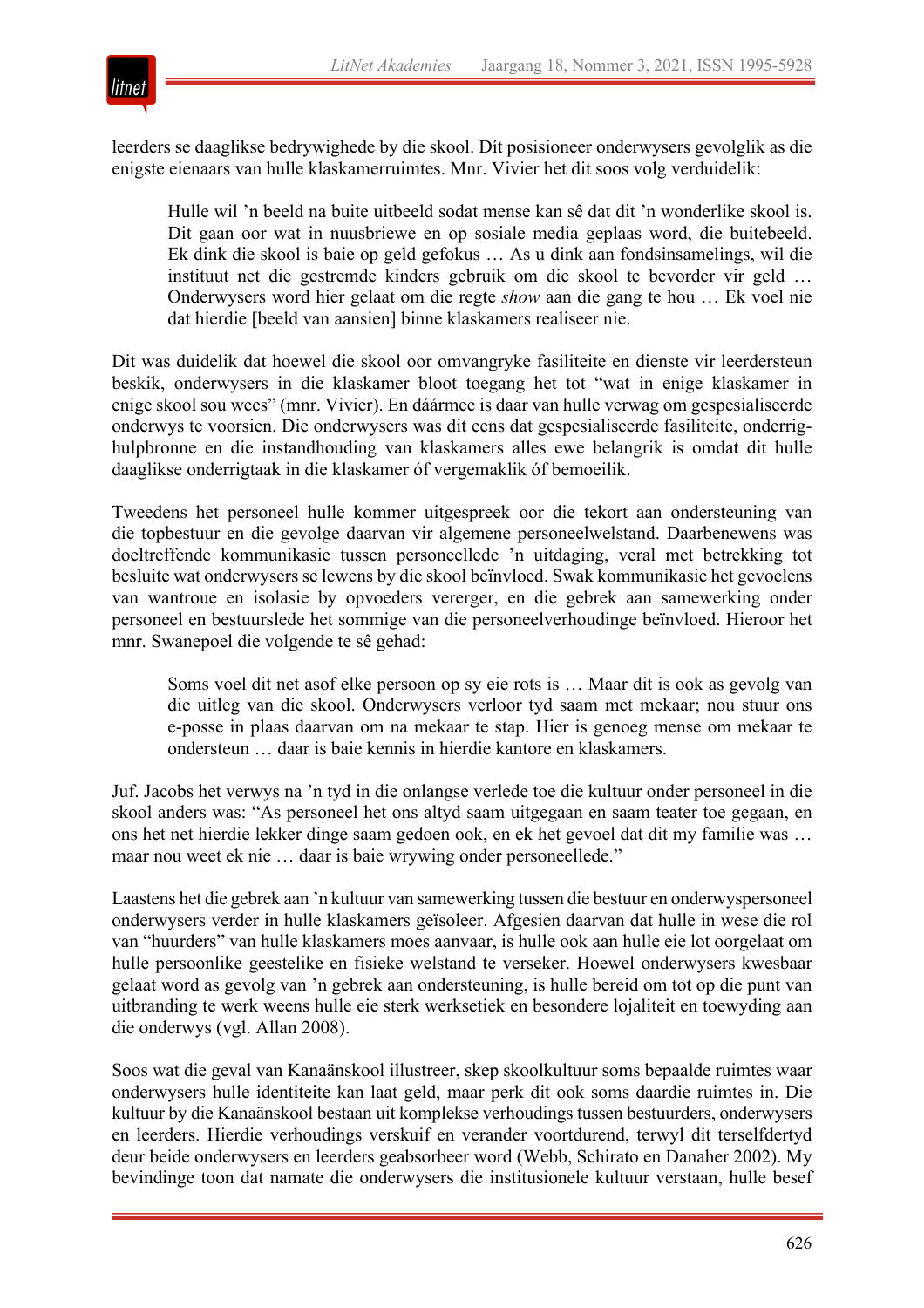

dat hul voortbestaan en sukses afhang van die aktivering van fasette van hul ingesteldhede en vaardighede wat aanklank vind by Kanaänskool se skoolkultuur. Alhoewel die kultuur die onderwysers aanvanklik oorweldig, begin hulle sodra hulle in die ruimte gedompel is, op 'n spesifieke manier optree wat in werklikheid aangepaste subjektiwiteite na vore bring. Onderwysers moet binne hierdie skoolruimte aanpas om te onderhandel oor 'n "manier van wees", 'n proses wat ek as hul subjektiewe plekinruiming beskou. As hierdie onderwysers in aanraking kom met die institusionele kultuur van Kanaänskool, onderneem hulle identiteitsvormingsprosesse waardeur hulle hul reaksies in hul nuwe sosiale veld aanpas. Sodra hierdie onderwysers hul posisionering uitgewerk het, "praat hulle terug" teen die skoolruimte deur hul vrye wil (agentskap) binne hul klaskamers te laat geld.

Daarom glo ek soos Comber (2011:344) dat die konsep van plekinruiming 'n alternatiewe perspektief bied op die skool as dissiplinêre instansie (Foucault 1979) waar onderwysbeleid definieer en beperk wat gedoen kan word.

# **6. Gevolgtrekking**

Die institusionele kultuur by Kanaänskool word verstaan as 'n produk van verskeie kontekstuele faktore wat die onderwysers se posisionering in die skool en in hulle klaskamers bepaal. Die institusionele kultuur van Kanaänskool vorm onderwysers se professionele praktyke. As 'n voormalige wit, Afrikaanse, Christelike spesiale skool, kom Kanaänskool se Afrikaanse, Christelike wit toon tot uiting in die "ongeskrewe reëls" wat sy daaglikse bedrywighede as 'n toonaangewende instelling vir die onderrig van leerders met spesiale onderwysbehoeftes in Suid-Afrika reguleer.

Die historiese ontwikkeling van Kanaänskool het die instelling geposisioneer as 'n plek wat in die verskillende ruimtelike dimensies herskep is deur die mense wat met die skool omgaan. Plekinruiming of -skepping behels die toevoeging van 'n bepaalde kultuur, en 'n dinamiese interaksie tussen Lefebvre (1991) se drie dimensies van fisiese, voorgestelde en sosiale (beleefde) ruimte. Om te verstaan hoe skoolkultuur by Kanaänskool te midde van die oënskynlike "warboel" van spesiale onderwys én "onsigbare" kenmerke soos die oorheersende neoliberale ideologie, 'n diskoers van bestuursheerskappy, die politieke ekonomie, die aansien van die skool, en die uitdrukking van sy wit toon gevorm is, is die ruimte-tyd-dimensie belangrik.

Ek argumenteer dat die institusionele habitus "in aksie" in die drie ruimtelike dimensies ontwikkel het. Wit toon by Kanaänskool neem die vorm aan van bestuursheerskappy in 'n diskoers van bestuursgerigte praktyke wat nou die instelling kenmerk. Hierdie bestuursgerigte praktyke het 'n vormende invloed op bestuurders, onderwysers en leerders se ervarings by en van die skool. Onderwysers word geposisioneer in verhouding tot die oorheersende diskoerse en kultuur by die skool.

Deelnemers het gereeld na leierskapspraktyke verwys as 'n kerndeel van hoe hulle die vorming van die skoolkultuur verstaan. Ek kom dus tot die gevolgtrekking dat bestuursheerskappy die institusionele toon van die skool kenmerk. Bestuurspraktyke by Kanaänskool weerspieël die waardes en "marktaal" van 'n onderneming met winsbejag, en konsentreer op kwantifiseerbare aspekte. Dié spesiale skool sukkel oënskynlik om die komplekse kwalitatiewe aspekte van die daaglikse realiteit in sy skoolruimtes en klaskamers te bestuur of proaktief daarop te reageer.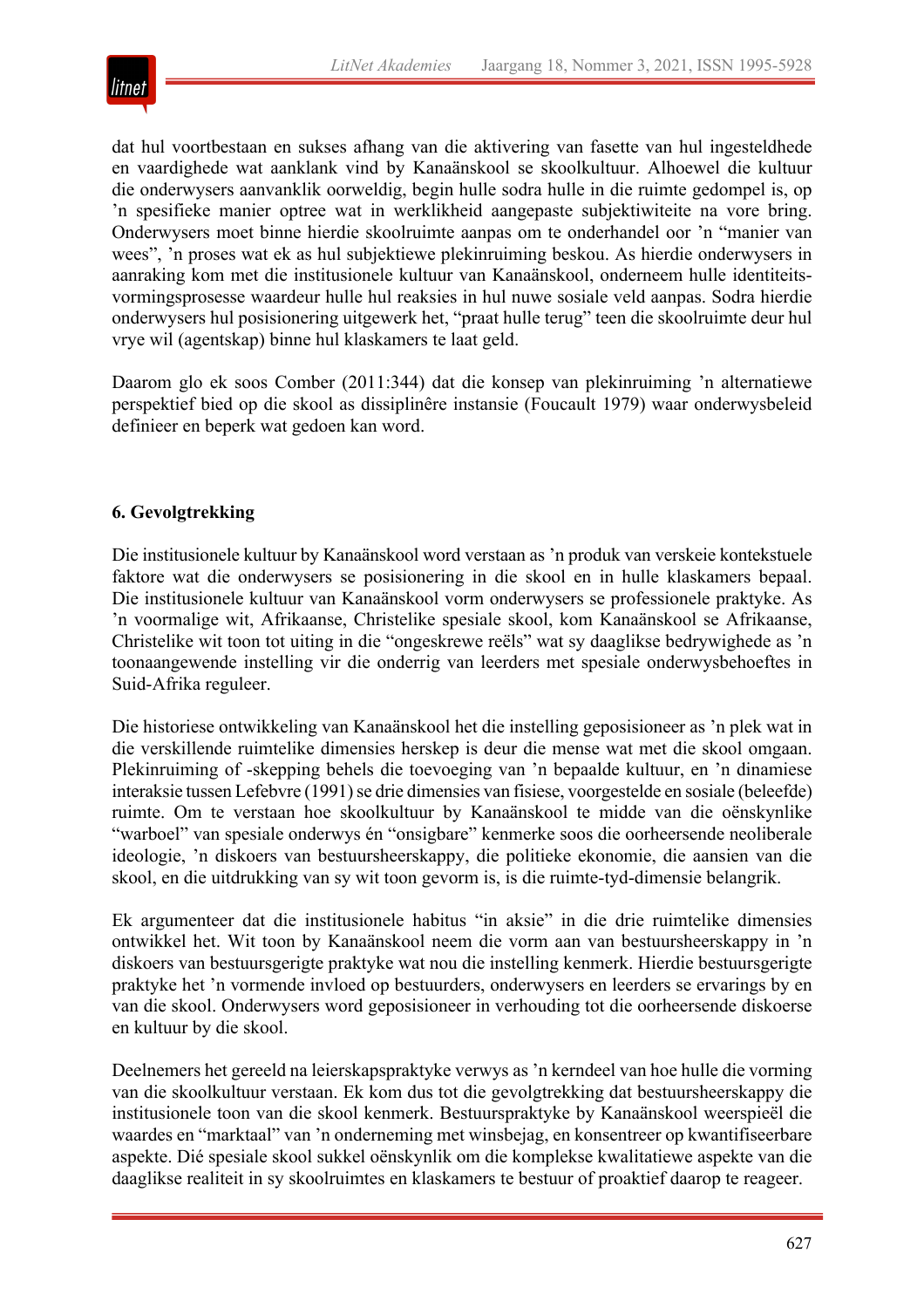

Die skool se historiese ontwikkeling sowel as die beleidslandskap bepaal die posisie van Kanaänskool en sy besluitnemers – hoofsaaklik die hoof en adjunkhoof – wat weer 'n uitwerking het op die onderwyspersoneel in die beleefde ruimtelike dimensie. Die onderwysers het byvoorbeeld melding gemaak van die problematiese praktyk van die skoolhoof om beleid en ander wetgewing wat onsensitief is vir klaskamers met spesiale behoeftes te gebruik om besluite by die skool te staaf. Skoolleiers behoort immers die konteks van spesiale onderwys oorweeg voordat beleidsriglyne slaafs geïmplementeer word.

Hier sluit my studie aan by die bevindinge van Burger en Fataar (2018:5–6), wat ondersoek het "tot watter mate skoolhoofde met hul personeel oor onderwysaangeleenthede en ruimteskepping gesels of reflekteer, met die doel om hul skoolpraktyke te verbeter en om produktiewe leeromgewings volhoubaar te maak". Hulle verwys na die verslag *Schools that work*, wat te kenne gee dat sodanige gesprekke nié in skole plaasvind nie. In hulle bevindinge oor skoolhoofde se plekinruimingspraktyke sê Burger en Fataar (2018:21):

Aangesien ruimteskepping hoofsaaklik intuïtief plaasvind en spruit uit mense se lewensgeskiedenisse, kom hul persoonlike karakter ook na vore, en kan hulle nie werklik vir ruimteskepping opgelei of voorberei word nie. Alhoewel ruimteskepping uniek aan sekere mense is, is daar egter sekere elemente in ruimteskepping waarna mense kan streef, wat aan individuele leierskapstyle van mense gekoppel is, en wat weer deur sulke leiers en hul leierskapstyle aan ander oorgedra kan word.

Dit is belangrik om in gedagte te hou dat skole nie homogeen is nie: Een grootte pas nié almal nie (Slee 2001:395). Skole is unieke instellings wat elk in 'n bepaalde sosiale konteks geleë is en diverse gemeenskappe bedien. Individuele skole moet dus daartoe in staat wees om in hulle betrokke plaaslike behoeftes te voorsien.

Hoewel onderwysers by Kanaänskool nie in afsondering gewerk het nie, was hulle steeds in 'n mate in hulle klaskamers geïsoleer. Nogtans glo ek dat individuele onderwysers dien as magtige agente van verandering gegewe hul outoriteit binne hul klaskamers. Hier volg ek Comber (2011:346):

I would argue that now more than ever it is important, following Foucault, to realize that we are freer than we feel, that creating enabling learning spaces for diverse student populations is contingent upon a revival in pedagogical imagination.

Institusionele kulture wat samewerking tussen personeellede verwelkom en multidissiplinêre spanwerk op prys stel, sal die soort pedagogiese werk kan lewer wat vir die suksesvolle voorsiening van inklusiewe onderwys vereis word. Skoolleiers en -bestuurders behoort so 'n konteks te skep om onderwysers en steunpersoneel in staat te stel om in veilige en ondersteunende omgewings saam te werk.

#### **7. Samevatting**

Kanaänskool is 'n voorbeeld van 'n "nuwe skoolruimte" – 'n komplekse, dinamiese samevloeiing van ras, taal, kultuur, (ab)normaliteit, leerhindernisse en spesiale onderwys – teen die agtergrond van 'n "nuwe Suid-Afrika" waar inklusiewe onderwys as die dryfkrag van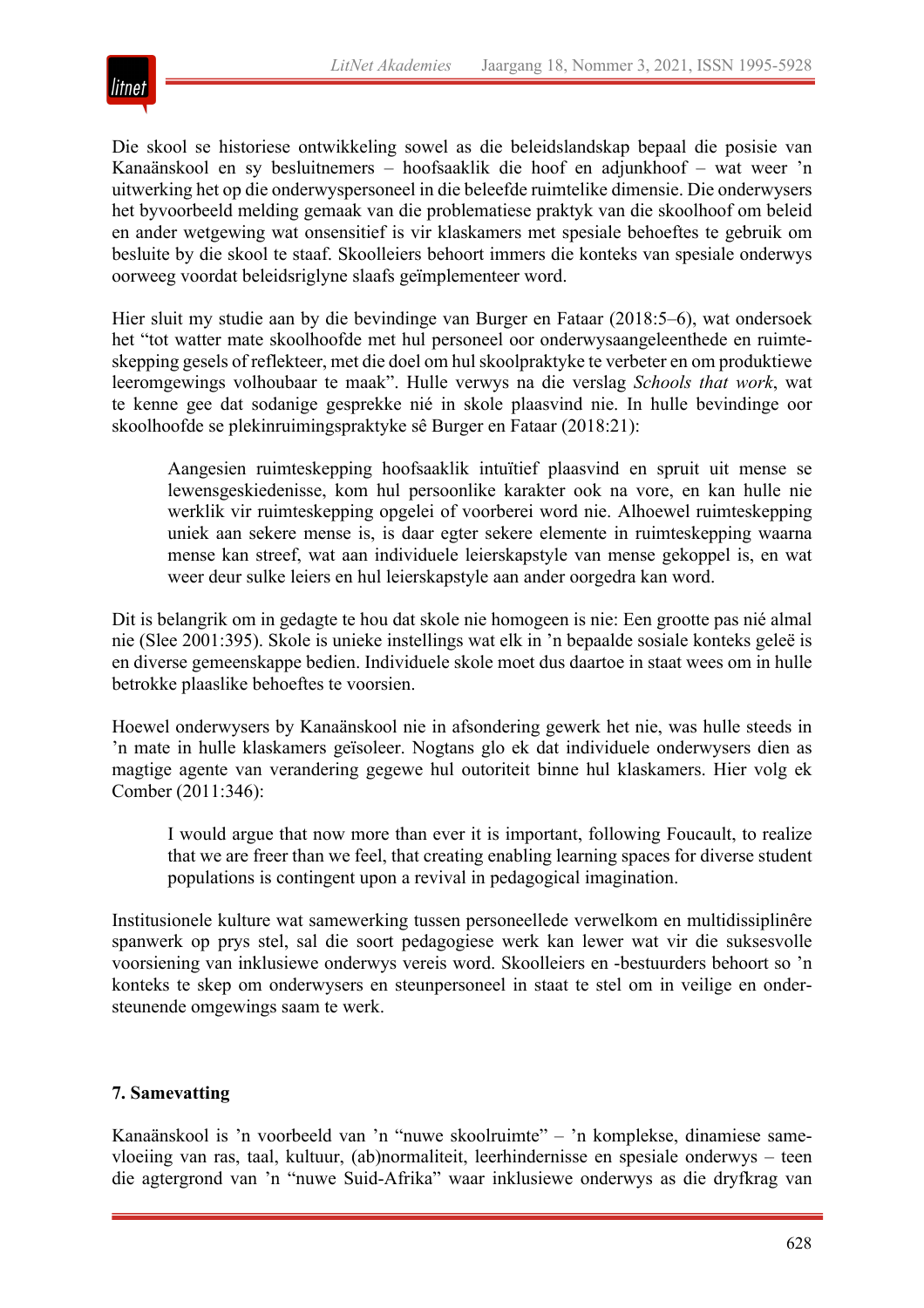

verandering dien. Hierdie tipe inklusiewe skoolruimte is egter in die voorgestelde ruimte verbeel, in beleidsdokumente neergepen, en bestaan grootliks in diskoerse. Ek argumenteer dat Kanaänskool, soos vele (dalk die meeste) skole in Suid-Afrika, steeds sukkel om werklik inklusiewe ruimtes te skep.

Die werk van die onderwysers by die skool word bepaal deur 'n kombinasie van besluitnemingsprosesse, beleidsvoorskrifte en die begrip van onderrig- en leerkontekste vir diverse leerders en leerderbehoeftes. Die interaksie tussen bestuurders en onderwysers skep dus 'n bepaalde kultuur waarbinne die onderwysers hulle dagtake verrig. Die artikel toon aan hoe die onderwysers in verhouding tot die oorheersende diskoerse en kultuur by Kanaänskool geposisioneer is. My uiteindelike doel met die groter navorsingsprojek was om ondersoek in te stel na die praktyke waardeur onderwysers klaskamers skep en subkulture vorm in die lig van hulle skool se konteks en kultuur. Hierdie artikel berei dus die weg vir die bespreking van onderwysersubjektiwiteite en pedagogiese praktyke by 'n spesiale skool.

Die bevindinge hierin kan nie maklik veralgemeen word nie. Die bepaalde konteks van Kanaänskool as verklaring vir die deelnemers se optrede en sienings word erken. Beperkte navorsing is onderneem oor hoe onderwysers deur hulle pedagogiese praktyke klaskamersubkulture in Suid-Afrikaanse skole skep. Daarom dra hierdie artikel by tot die ontluikende literatuur oor die sosiologie van inklusiewe onderwys. Onderwysers se verhale oor hulle lewensloop, sosialiseringsprosesse en pedagogiese praktyke word selde vanuit hulle eie oogpunt gehoor. Die bevindinge en gevolgtrekkings in hierdie studie bied 'n blik op die veelvuldige realiteite waarvoor onderwysers te staan kom wat die KABV vir 'n uiteenlopende groep studente in inklusiewe klaskamerruimtes, hetsy by hoofstroom-, voldiens- of spesiale skole, moet aanbied.

#### **Bibliografie**

Ainscow, M. 2005. Understanding the development of inclusive education system. *Electronic Journal of Research in Educational Psychology*, 3(7):5–20.

Aitchison, J.J.W. 2003. Struggle and compromise: A history of Adult Basic Education from 1960 to 2001. *Journal of Education*, 29:123–78.

Allan, J. 2008. *Rethinking inclusive education: The philosophers of difference in practice.* Nederland: Dordrecht, Springer.

Ball, S.J. 2003. The teacher's soul and the terror of performativity. *Journal of Education Policy*, 18(2):215–228.

Bourdieu, P. 1977. *Outline of a theory of practice*. Cambridge: Cambridge University Press.

Bowen, G.A. 2009. Document analysis as a qualitative research method. *Qualitative Research Journal*, 9(2):27–40.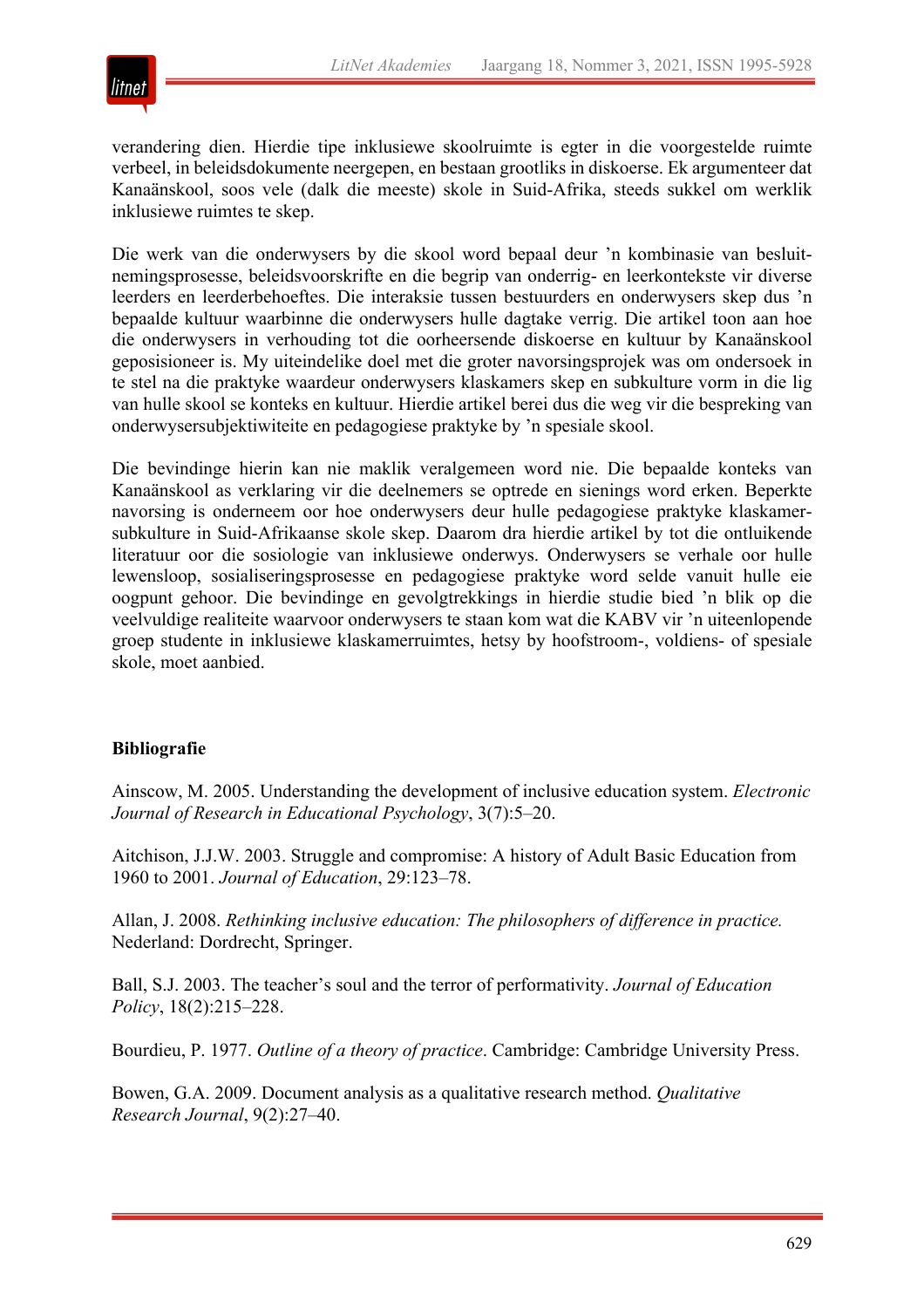

Burger, J. en A. Fataar. 2018. Skoolhoofde se leierskapspraktyke wat betrekking het op die skepping van "fisiese ruimtes" om gesonde leeromgewings by hul skole te vestig. *LitNet Akademies*, 6(3):225–42.

Çelik, Ç. 2017. *Institutional habitus and educational achievement: A comparative case study in Germany and Turkey*. Istanbul Policy Center, Istanbul, Turkye.

Collins, J. 1992. *Social reproduction in classrooms and schools*. New York: Albany.

Comber, B. 2011. Making space for place-making pedagogies: Stretching normative mandated literacy curriculum. *Contemporary Issues in Early Childhood*, 12(4):343–8.

Donohue, D. en J. Bornman. 2014. The challenges of realising inclusive education in South Africa. *South African Journal of Education*, 34(2):1–14.

DvO (Departement van Onderwys). 2001. *Education White Paper 6: Special Needs Education: Building an inclusive education and training system*. Pretoria: Staatsdrukker.

Engelbrecht P., S.M. Kriegler en M.I. Booysen. 1996. *Perspectives on learning difficulties – international and South African realities*. Pretoria: Van Schaik Uitgewers.

Engelbrecht, P., M. Nel, S. Smit en M. van Deventer. 2016. The idealism of education policies and the realities in schools: The implementation of inclusive education in South Africa. *International Journal of Inclusive Education*, 20(5):520–35.

Fataar, A. 2010. Youth self-formation and the "capacity to aspire": The itinerant "schooled" career of Fuzili Ali across post-apartheid space. *Perspectives in Education*, 28(3):34–45.

Foucault, M. 1979. *Discipline and punish: the birth of the prison*. Vertaal deur A. Sheridan. Londen: Penguin.

Frelin, A. en J. Grannäs. 2014. Studying relational spaces in secondary school: Applying a spatial framework for the study of borderlands and relational work in school improvement processes. *Improving Schools*, 17(2):135–47.

Govender, S. en A. Fataar. 2015. Historical continuities in the education policy discourses of the African National Congress, 1912–1992. *South African Journal of Education*, 35(1):1–8.

Grenfell, M. (red.). 2008. *Pierre Bourdieu: Key concepts*. Durham: Acumen.

Gulliford, R. en G. Upton. 1994. *Special educational needs*. Londen: Routledge.

Hirst, E. en J.A. Vadeboncoeur. 2006. Patrolling the borders of otherness: Dis/placed identity positions for teachers and students in schooled spaces. *Mind, Culture, and Activity*, 13(3):205–27.

Hobson, D. en A. Titchen. 2005. *Phenomenology*. In Somekh en Lewin (reds.) 2005.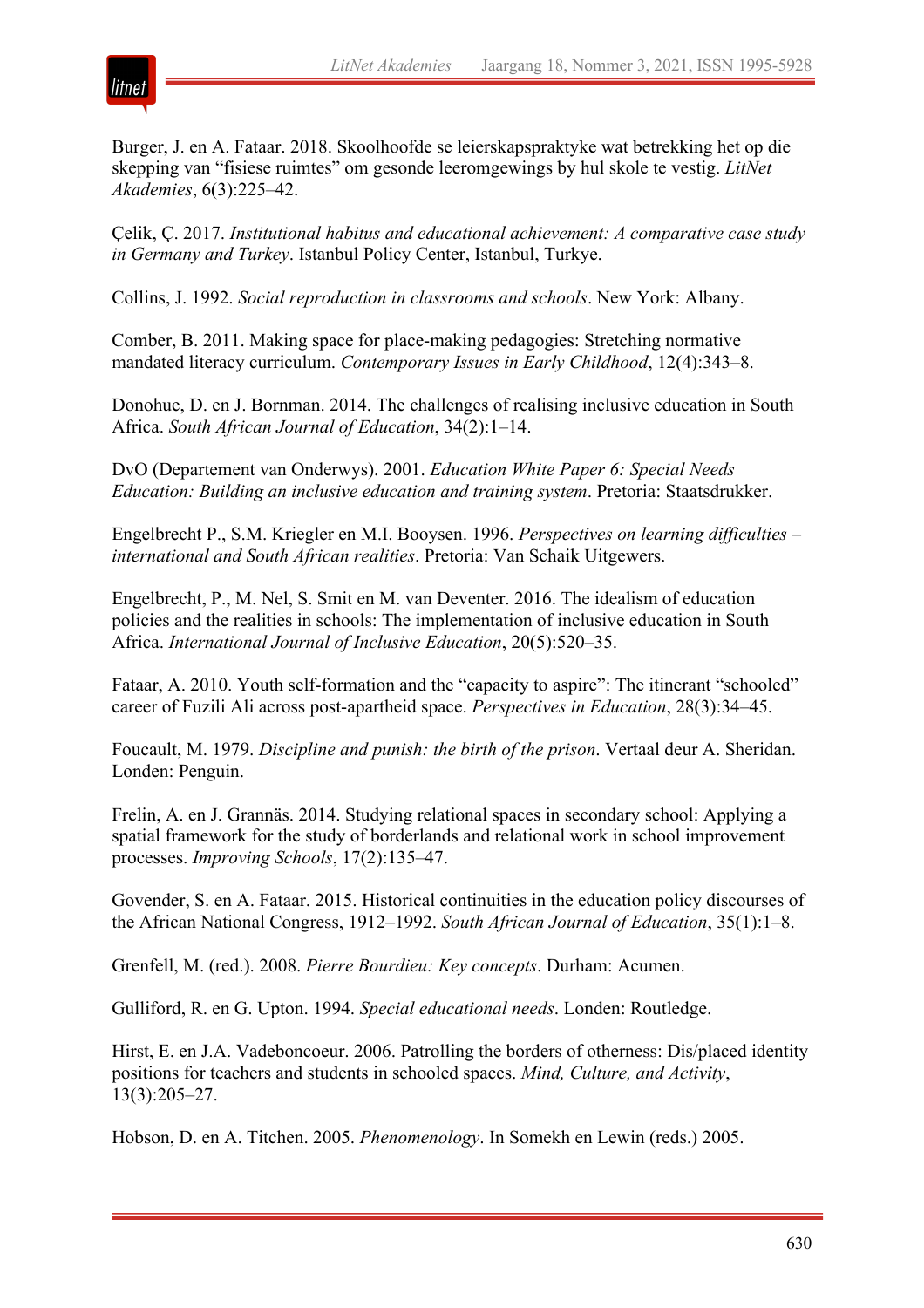

Hunter, M. 2019. *Race for education: Gender, white tone, and schooling in South Africa*. New York: Cambridge University Press.

Jansen, J. 2001. Image-ining teachers: Policy images and teacher identity and South African classrooms. *South African Journal of Education*, 21(4):242–6.

Klikauer, T. 2015. What is managerialism? *Critical Sociology*, 21(7-8):1103–19.

Kriegler, S. 1989. The learning disabilities paradigm: Is it relevant to the South African context? *International Journal of Special Education*, 4:165–71.

Lefebvre, H. 1991. *The production of space.* Oxford: Blackwell Publishers.

Lynch, K. 2014. New managerialism: The impact on education. *Concept*, 5(3):1–11.

Massey, D. 2005. *For space.* Londen: SAGE Publications.

McGregor, J. 2003. Making spaces: Teacher workplace topologies. *Pedagogy, Culture & Society*, 11(3):353–77.

—. 2004. Spatiality and the place of the material in schools. *Pedagogy, Culture and Society*, 12(3):347–72.

Middleton, S. 2014. *Henri Lefebvre and education: Space, history, theory*. Londen: Routledge.

Naicker, S.M. 2000. *From apartheid education to inclusive education: The challenges of transformation. International education summit for democratic society*. Michigan, VSA: Wayne State University Detroit.

Nkabinde, Z.P. 1997. *An analysis of educational challenges in the new South Africa.* Lanham, Maryland, VSA: University Press of America.

Prosser, J. 2007. Visual methods and the visual culture of schools. *Visual Studies*, 22(1):13–30.

RSA (Republiek van Suid-Afrika). 1996. *Suid-Afrikaanse Skolewet 84 van 1996*. Pretoria: Staatsdrukker.

—. 2012. *Statistical release (Revised) P0301.4: Census 2011*. Pretoria: Stats SA.

Slee, R. 2001. Driven to the margins: Disabled students, inclusive schooling and the politics of possibility. *Cambridge Journal of Education*, 31(3):385–97.

Soja, E.W. 1996. *Thirdspace: Journeys to Los Angeles and other real-and-imagined places*. Oxford: Blackwell.

Somekh, B. en C. Lewin (reds.). 2005. *Research methods in the social sciences*. Londen: SAGE Publications.